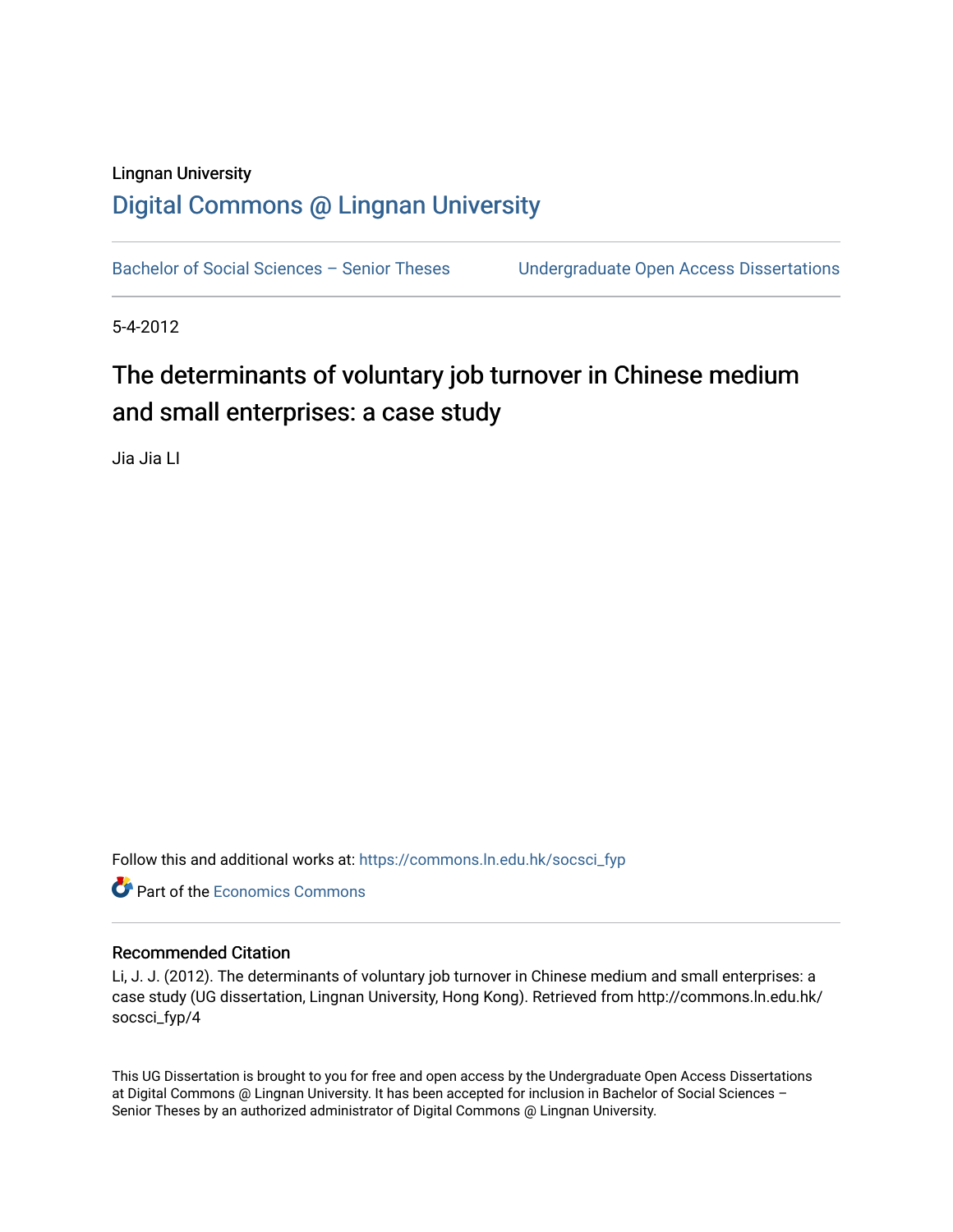# **The Determinants of Voluntary Job Turnover in Chinese Medium and Small Enterprises: A Case Study**

by

Li Jia Jia

Senior Thesis Work Advisor: Wei Xiangdong

Department of Social Sciences Lingnan University, Hong Kong May 4, 2012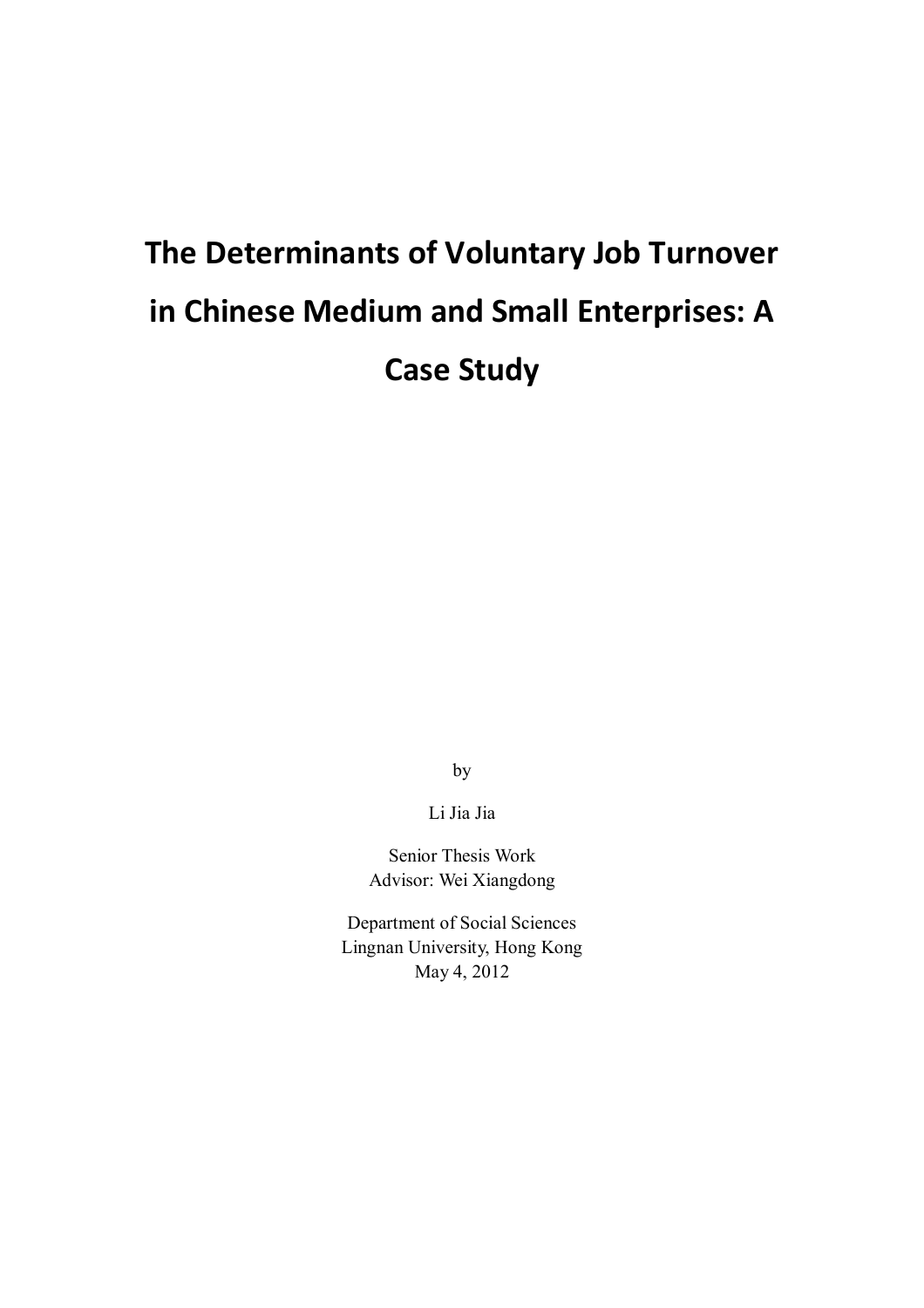# **Contents**

|            |                                                                                                      | Page |
|------------|------------------------------------------------------------------------------------------------------|------|
| Abstract   |                                                                                                      | 3    |
| Chapter 1  | Introduction                                                                                         | 4    |
| Chapter 2  | Literature Review and Hypotheses                                                                     | 6    |
| 2.1        | <b>Literature Review</b>                                                                             | 6    |
| 2.2        | Hypotheses                                                                                           | 8    |
| Chapter 3  | Methodology and Data                                                                                 | 12   |
| 3.1        | <b>Test of Mean Differential</b>                                                                     | 13   |
| 3.2        | Regression                                                                                           | 13   |
| Chapter 4  | Analysis of Results                                                                                  | 15   |
| 4.1        | The Comparison of Mean                                                                               | 15   |
| 4.2        | <b>Regression Results</b>                                                                            | 21   |
| Chapter 5  | Conclusion                                                                                           | 25   |
| Appendix A | Questionnaire                                                                                        | 27   |
| Appendix B | Table 1 -- Descriptive statistics and variable meanings                                              | 31   |
| Appendix C | Table 2 -- Comparison of Mean for the Two Groups of Worker                                           | 33   |
| Appendix D | Table 3 -- Determinants of Voluntary Job Turnover, Logistic<br><b>Regression Results</b>             | 36   |
| Appendix E | Table 4 -- Significant Determinants of Voluntary Job Turnover,<br><b>Logistic Regression Results</b> | 38   |

Reference

39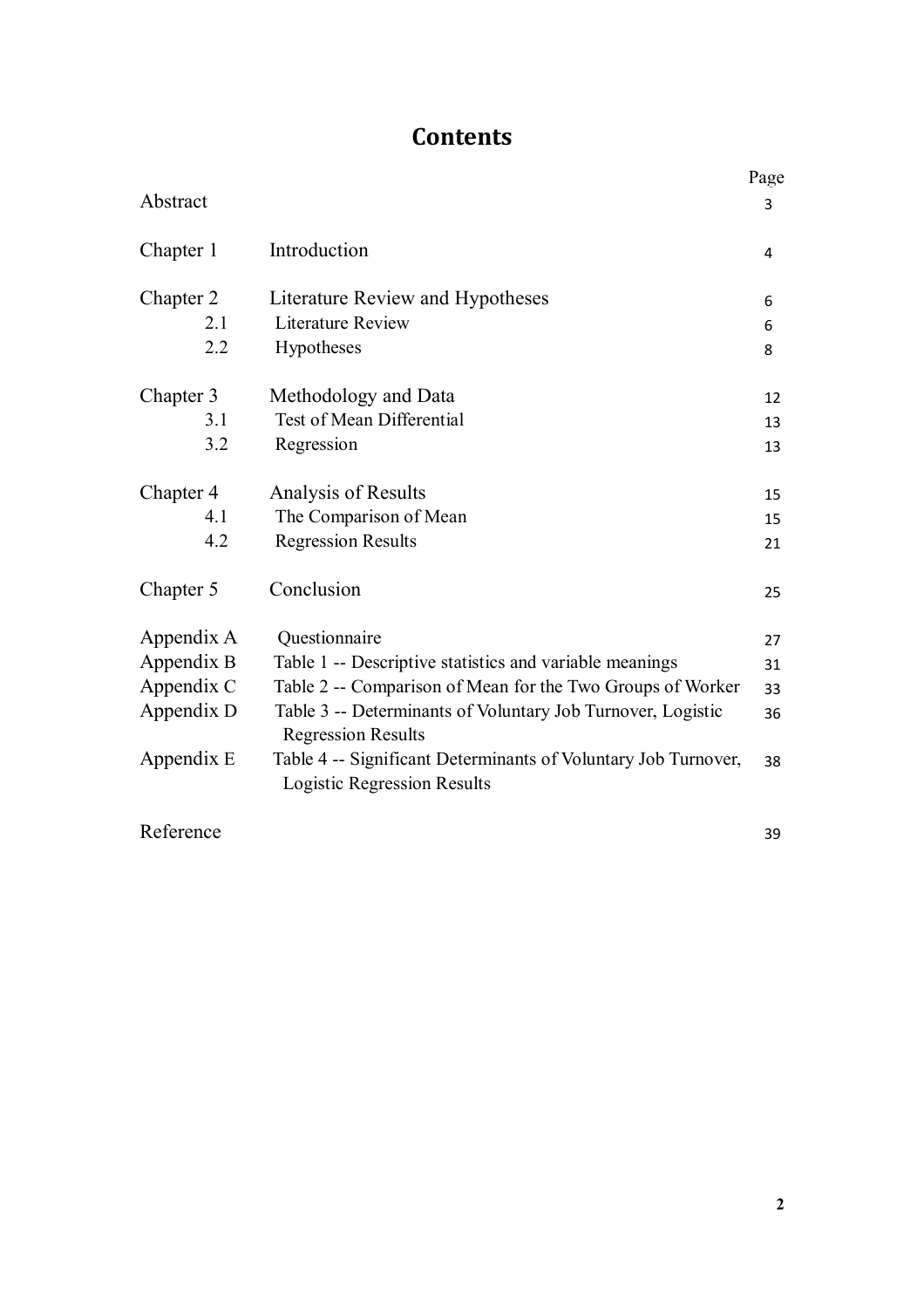### **Abstract**

The small and medium enterprises (SMEs) in China are developing rapidly. They are becoming more and more important to China's economic restructuring and to the national economic development. However, since SMEs started appearing relatively late and the development history in China is relatively short, a lot of aspects are still unripe and a series of problems exists. Especially, the job turnover rate is commonly high in Chinese SMEs. The high level of turnover will badly affect the survival and development of SMEs. This research focuses on the factors that affect job turnover in China. The factors are divided into six models, which are personal or family, adaptation, adaption, job satisfaction, management performances, and cost of turnover. After conducting surveys in a Dongguan company, the data are collected and analyzed to test the hypotheses derived from these six models. We find strong evidence to support the main predictions from these models and our finding here is broadly in line with previous studies done for western countries.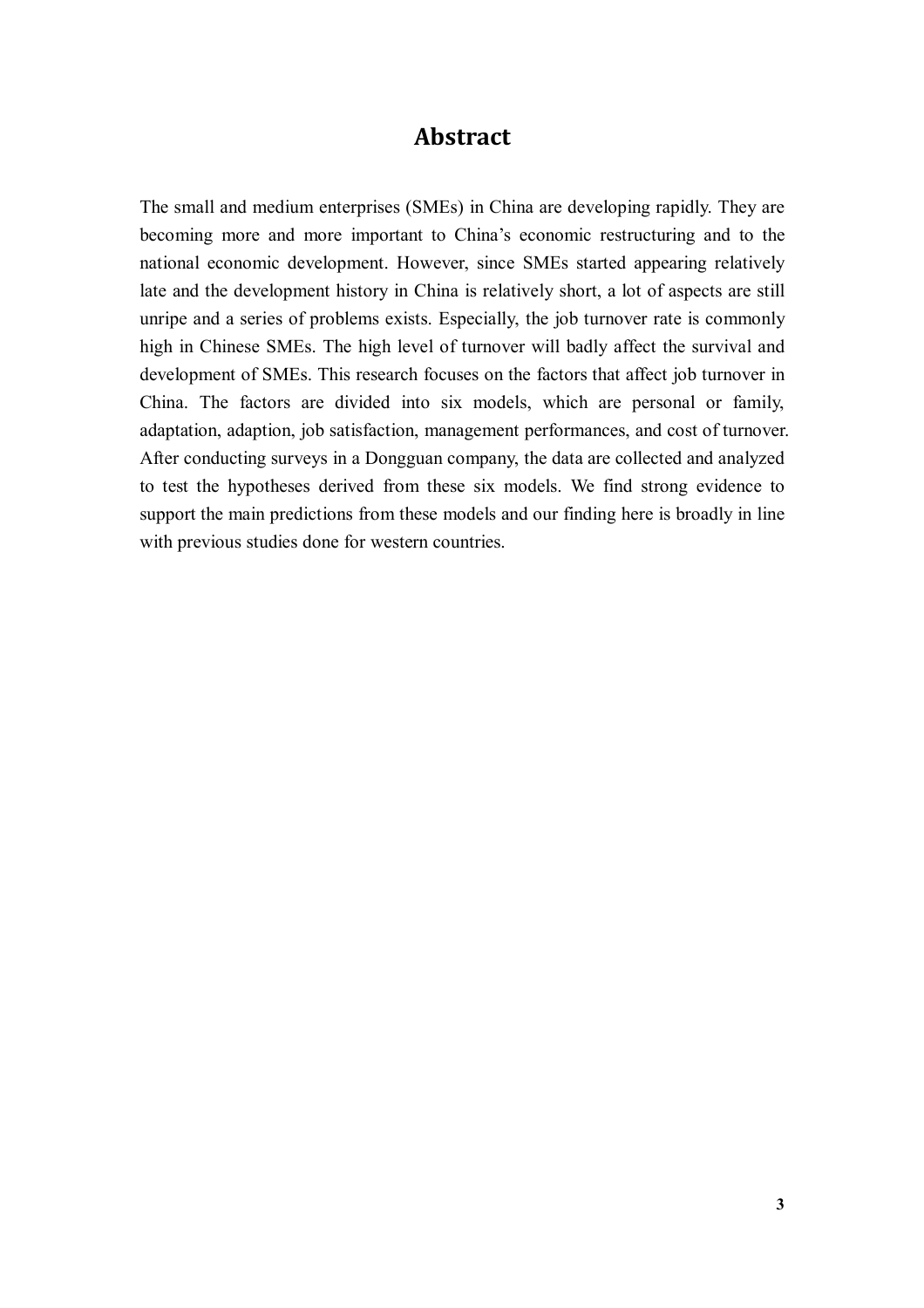# **Chapter 1. Introduction**

In the last 3 decades, Chinese economy has developed at a phenomenal speed with an annual growth rate averaged over 10%. Such a high speed of growth is largely contributed by its high rate of saving and investment as well as abundance of labour supply. However, in recent years, China is experiencing increasingly a labour shortage problem, especially for its labour-intensive manufacturing sector and in coastal regions. For example, according to the survey done by American Chamber of Commerce(http://web.resource.amchamchina.org/cmsfile/2012/04/23/a819e00948c77 96f7db25851c8807036.pdf ) in China with its members, the estimated job shortage rate is 20% in the labour intensive regions of East and South China. In addition, the same survey also reports that the job attachment rate in China is really low. Chinese workers engagement rate is below than American workers and also far below that of the world average. Furthermore, nearly 40% of the younger employees (born after 1980s) have the intention to leave their current positions within the next 12 months. So American firms in China rate the finding, hiring and retaining employees as their top concern of doing business in China now. All these make the study on the determinants of employee turnover in China particularly relevant and important. Yet, few existing study have managed to do so. This study aims to fill such a vacuum.

More specifically, the purpose of this study is to find out the determinants of voluntary job turnover rate in small and medium sized enterprises (SMEs) in China. The reasons why I focus my study on the SMEs are the follows. First, the financial and material resources of China's SMEs are limited, and cannot be compared to the capital and actual strength of big companies. So the workers, especially the talented ones, have played an important role in Chinese SMEs' survival and development. However, it seems the turnover rate in these enterprises is even higher. In 2009, the China Economic News pointed out that the annual turnover rate of ordinary labor reached 50% in Chinese SMEs, the turnover rate of some pharmaceutical producers even reached 70%. Second, Chinese SMEs are developing very fast, and have become

**4**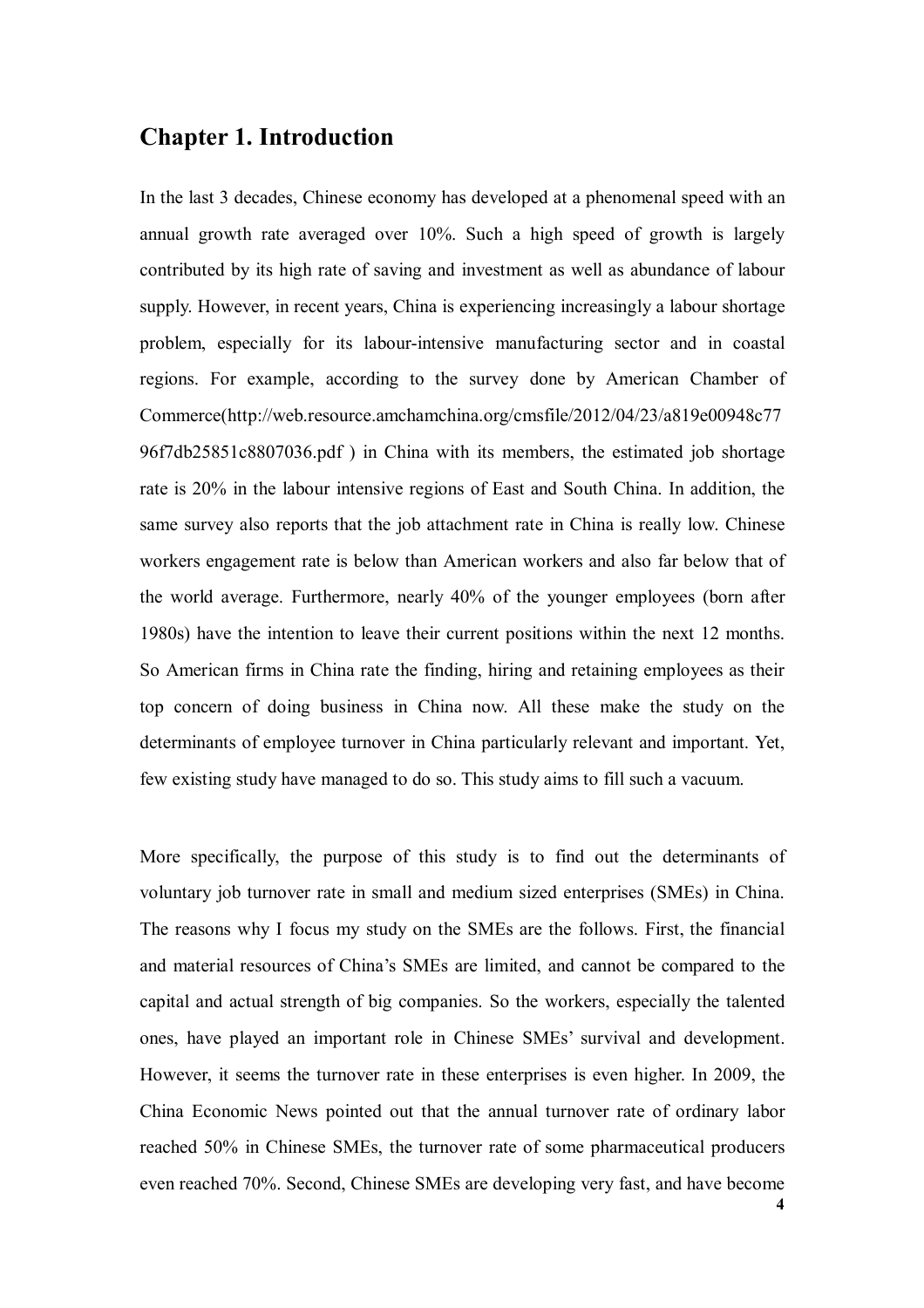the main strength of the national economy and social development. As of late September 2009, there were 10.3 million registered enterprises in Chinese business. According to the standards of SMEs' in China (for industrial SMEs, a staff number of less than 300 or a registered capital of less than 8 million RMB, and for non-industrial SMEs, a staff number of less than 200 or a registered capital of less than 5 million RMB), 10.23 million of these were SMEs, which is about 99% of all enterprises. SMEs created more than 55.6% of the Chinese GDP, 74.7% of the industrial output, 58.9% of the services, 46.2% of tax revenue, and 62.3% of export. SMEs also provided over 75% of jobs, applied for about 65% of patents, brought more than 75% of technological innovations, and invented over 80% of new products. SMEs have become the most dynamic component in the economic growth of China. The stability of SMEs influences the development of society. Third, due to the time and resource constraint I face, it is difficult to collect data for large enterprises.

The existing literature shows that employee voluntary job turnover is affected by many factors. They are related to personal and family, adaption to the living environment around the firm, job satisfaction, management performances and hob turnover costs. To test which of these factors influence the voluntary job turnover rate of Chinese workers working with SMEs, I conducted a survey with a SME in Dongguan, Guangdong Province. The company has about 250 employees, and I managed to collect 185 useable questionnaires back. Based on the carefully designed questionnaire, I can then test both the individual effect of these potential determinants and the joint explanatory power of all these determinants together. My main finding indicates turnover cost is the most important factor that determines voluntary employee turnover rate in China

In what follows, I first conduct a literature review and show the relevant theory in Chapter 2. Chapter 3 presents the methodology and data. The main analyses of the data and discussion of the results are contained in Chapter 4. Chapter 5 provides some concluding remarks.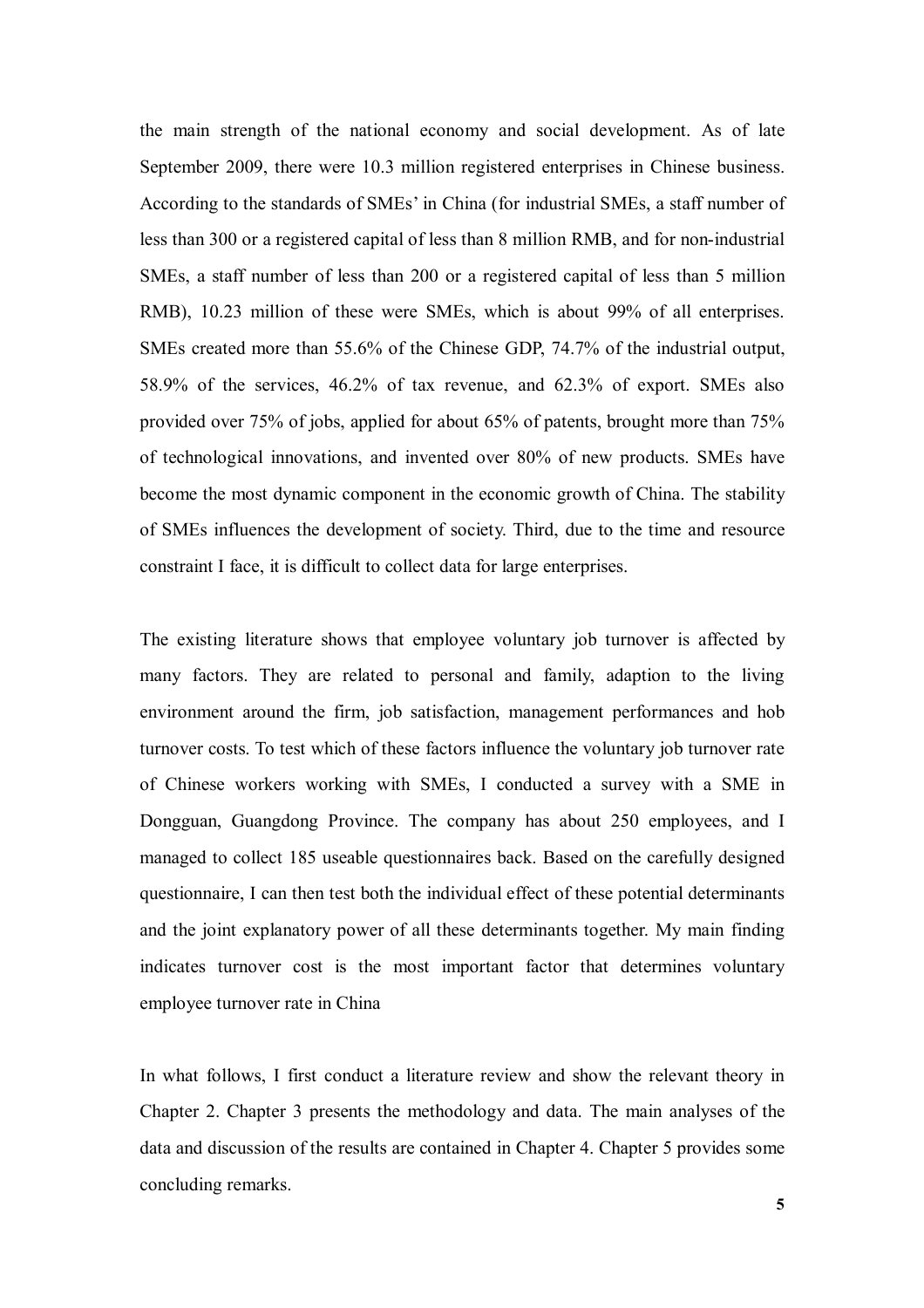### **Chapter 2. Literature Review and Hypotheses**

Labor turnover refers to the staff leaving the organization voluntarily. The way of leaving is passive for enterprises. It brings a lot of costs to both employers and employees. To the employer, it suffers the loss from hiring and training workers and unexpected interruption to its daily production and business due to loss of employees. It may also incur other losses such as loss of production and business secrets as well as important customers to its competitors. For employees, they also incur costs from training, job search and relocation, although the gain must overweight the loss for employees. The overall gain or loss to the society may be undetermined. However, given the net loss suffered by the employers, it is quite likely the society as a whole suffers a loss from turnover.

#### **2.1. Literature Review**

The study on voluntary turnover can be dated back to the early influential work by March and Simon (1958). They pointed out that turnover is affected by the perceived ease of movement and desirability of movement, which are reflected by job alternatives and job satisfaction. When workers become dissatisfied with their job, they would like to compare to other jobs, and leave if other jobs are better than the current one (Mobley 1977). So job satisfaction and job alternatives are interconnected to affect the turnover.

There are many factors that cause turnover in traditional attitude models. The most used constructs are job satisfaction and organizational commitment. Generally, satisfaction and commitment are consistent to negatively influence turnover (e.g., Jaros, 1997). More recently, some researchers modify the traditional attitude models and introduce new concepts. Irving, Coleman and Cooper (1997) measure occupational commitment based on responses from 232 employees in a variety of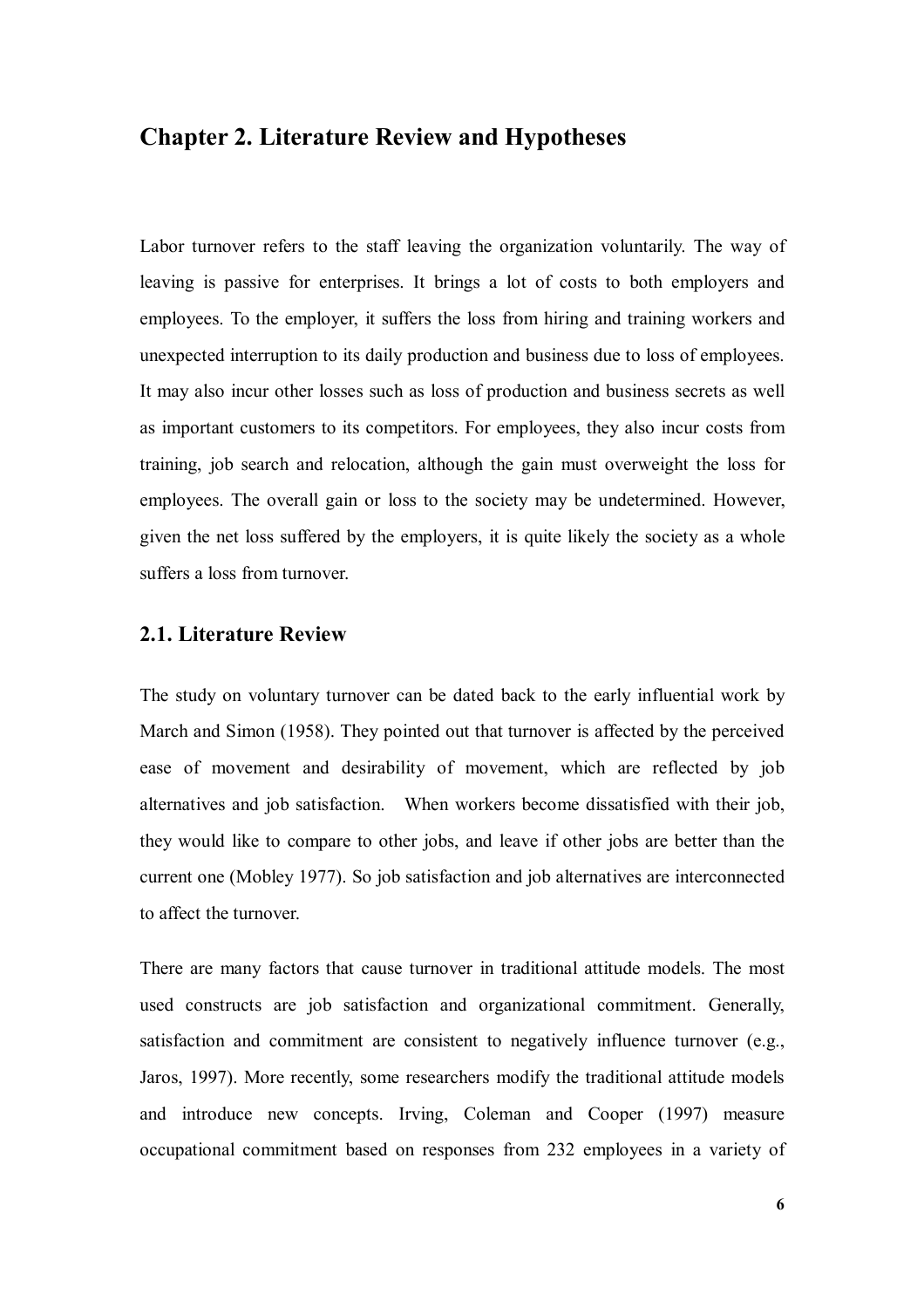occupations within a single organization. And their analysis suggested that 3 forms of occupational commitment are distinguishable: affective, continuance, and normative commitment, across occupations. Shore and Tetrick (1991) test a new measure of perceived organizational support. They examine this by studying 330 participants in a large corporation headquartered in the southeastern United States. Aquino, Griffeth, Allen & Hom (1997) hypothesize that employees' outcome and supervisor satisfaction result from referent outcomes, justifications, and the likelihood of amelioration. These satisfaction facets are then related to turnover through withdrawal cognitions. Wright & Cropanzano (1998) use positive affectivity (PA) and negative affectivity (NA) as control variables to examine the relationship of emotional exhaustion to job satisfaction, voluntary turnover, and job performance.

Traditional models also suggest that negative attitudes and job search also cause turnover. But whether turnover is successful or not mainly depends on job market. Attitude-turnover is frequent when the unemployment rates were low. Blau (1993) suggests active job search behavior has a stronger relationship to voluntary turnover than preparatory job search behavior or general effort job search, and it accounts for significant additional turnover variance beyond work attitude and withdrawal cognition variables. Bretz, Boudreau and Judge (1994) suggest that dissatisfaction with different aspects of the organization and job are more strongly related to job search than are perceptions of greener pastures. In addition, Carsten and Spector (1987) find the magnitude of satisfaction–turnover relations range from -.18 to -.52 across studies facing different unemployment rates, which means turnover is relatively higher when unemployment rates were low. Overall, most traditional attitudes in turnover emphasize on job attitudes (like satisfaction and commitment) and ease of movement (reflected in perceived alternatives and job search behavior).

However, some research report there is weak relationship between attitudinal variables and turnover. Hom and Griffeth (1995) and Griffeth et al. (2000) get this conclusion from a quantitative review. And in the narrative review, Maertz and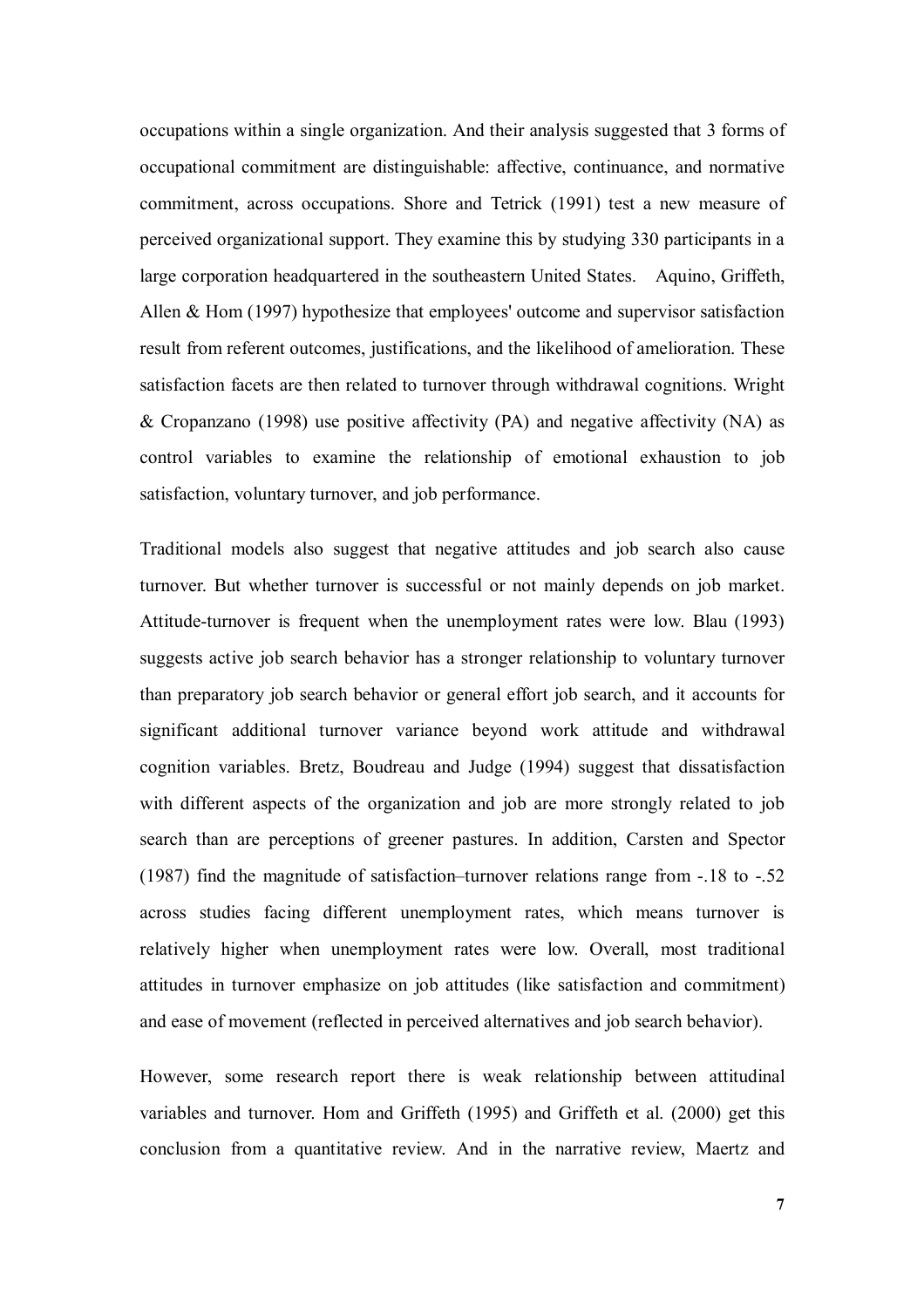Campion (1998) point out the link of attitude, search and turnover are not strong enough and hence these models have neglected lots of other useful points.

Some researchers have tried to analyze the turnover from other aspects. They found that individual reasons will cause turnover. Chan (1996) used the relationships among cognitive misfit, job performance, and actual individual turnover, and examined a sample of 253 engineers in either a staff engineering function or a research and development (R&D) engineering function. His results from logistic regression show that significant and substantial incremental validity in predicting actual turnover over the predictability provided by performance.

Cohen (1995) examined the relationship between work commitment forms (e.g., organizational commitment, occupational commitment, job involvement, Protestant work ethic, work involvement) and nonwork domains through the data of 238 usable questionnaires. The unions, teams and other work related groups can cause some people to stay on the job (Reichers 1985).

New turnover theories from Lee &Mitchell (1994); Lee, Mitchell, Holtom, McDaniel & Hill (1999) show that (1) some people are satisfied with their jobs, but they still leave the job; (2) they do not necessarily search for new job before leaving; (3) they may leave the job just because a shock.

#### **2.2. Hypotheses**

Based on the above literature review, I can summarize the theory on employee voluntary turnover into the following six models and derive the corresponding hypotheses.

**Model 1. Personal and family background** – many personal or family background factors can influence a person's voluntary turnover decision. According to Chan (1996), many individual reasons cause turnover. In this surveyed company, we

**8**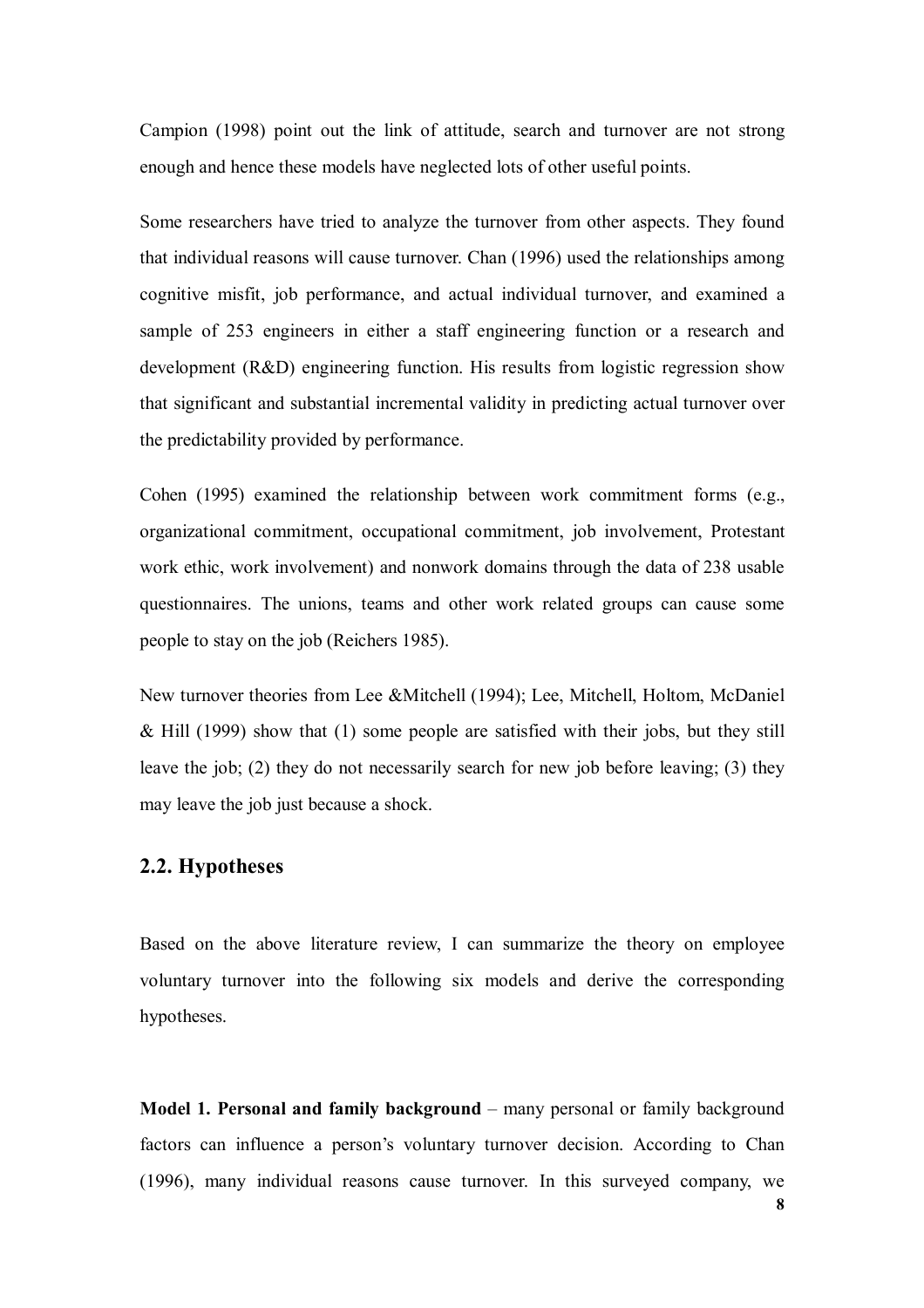consider the factors include gender, age, education, marital status, spouse's working status, living arrangement and the need to take long-term care of family member(s).

*Hypothesis 1. Job turnover can be affected by individual and/or family factors.*

**Model 2. Adaption** – This model focuses on employees' adaption to the living environment around their workplace, not just in the company. Most respondent choose "Yes" when ask whether feels adapted to the current living environment. There are lots of migrant workers in Dongguan, so it is easy for them to adapt this city and area. Since having family members and friends living nearby can reduce the difficulty level for en employee to adapt to the living environment, it is expected that this will negatively influence an employee's turnover decision. On the other hand, having family members and friends living nearby may help an employee to acquire more job information, and therefore reduce the search cost. This can also mean that it is positively associated with turnover.

*Hypothesis 2. Job turnover can be negatively/positively associated with employee adaptation and having family members/friends living nearby.*

**Model 3. Job Satisfaction** –Job satisfaction measures the utility an employee derives from his/her job, and therefore affects the turnover decision. And there are lot of researches, even the original research by March and Simon (1958) show that job satisfaction significantly influences job turnover. We have a range of measures on job satisfaction covering satisfaction with income, work itself, working pace, working environment, job stability, income stability, relationship with supervisors, relationship with co-workers, promotion chance, the scope for using your own initiative, work time, fringe benefits, reward system, training opportunities. We also ask workers their overall job satisfaction.

*Hypothesis 3. Job turnover is negatively associated with high job satisfaction*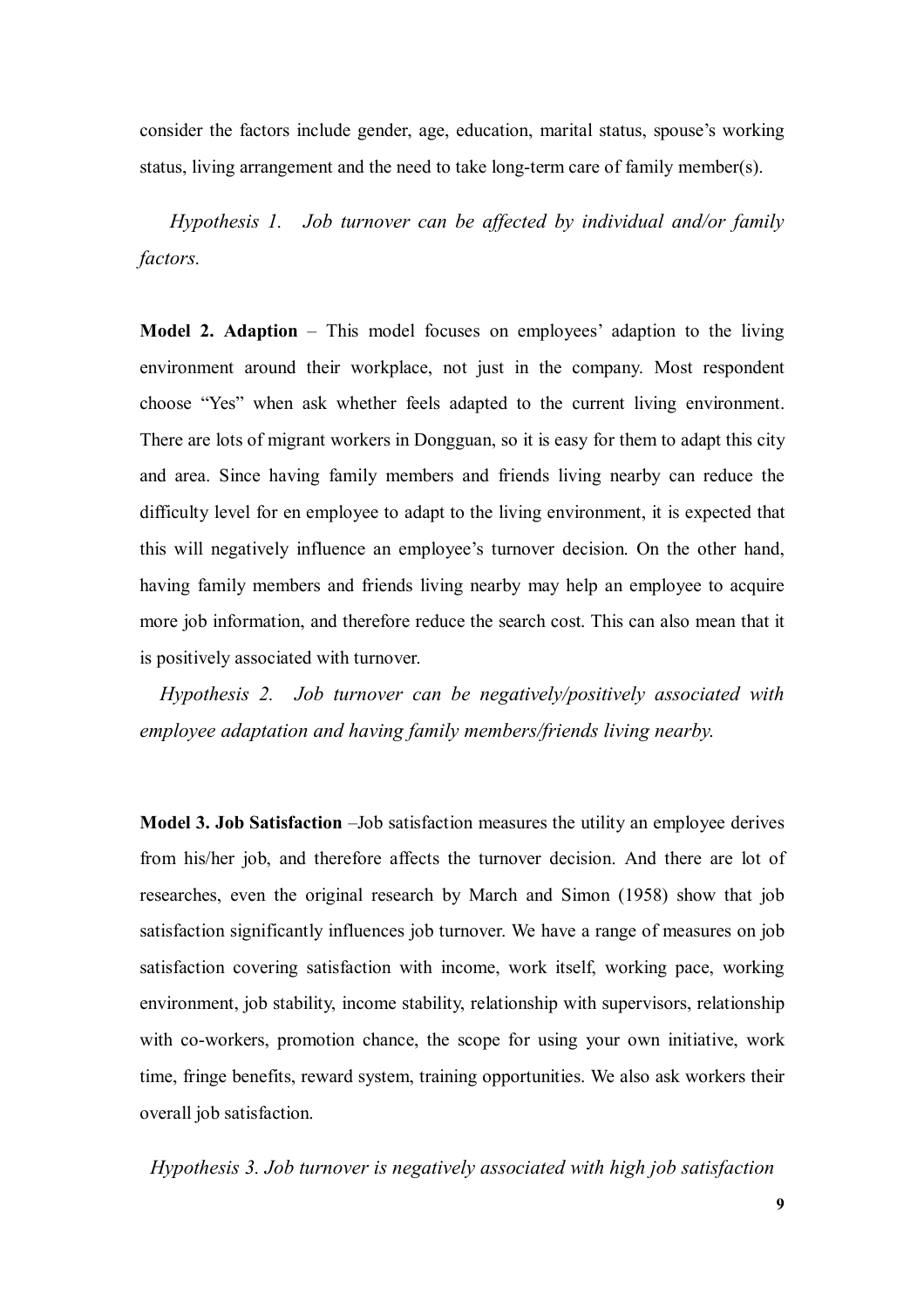**Model 4. Loyalty** – The loyalty related with the job satisfaction at some extent. When the staffs have high satisfaction with the company, or the company can provide good arrangement for them, they will increase the loyalty to the firm. And then decrease the probability of turnover. And the loyalty in this research is similar with the organizational commitment in the reviews' researches, so it is another reason that needs to consider these factors according to past researches. When we test the loyalty from employee to the company, we firstly ask whether the employees would like to share many of the values of their organization. Many of them have good opinion in this question. Staffs always want to have a good working condition in their job, they are of course willing to share the values of their organization. However, it is belong to the loyalty that the staffs have expectation to the firm. The loyalty is directly affected by the sense of pride.

# *Hypothesis 4. Job turnover is negatively correlated with employee's high level of loyalty.*

**Model 5. Management Performance** – Such as the research from Cohen (1995), he pointed out the unions, teams and other work related groups can cause some people to stay on the job. So we need to consider the practices of management that affect job turnover in this company. Whether the company's organization can be supported by the staffs, and then benefit to the company, the efforts can be seem from the staffs working and the results of questionnaires. Some related factors are contained as follow:

Teamwork, Managers relied upon to keep promises, Managers are sincere to understand employees views, Managers understand about meeting responsibilities outside work, Management encourage further education, Management fair, Management respect worker's opinion, Management encourage worker's participation

*Hypothesis 5. Job turnover will be affected by management performance.*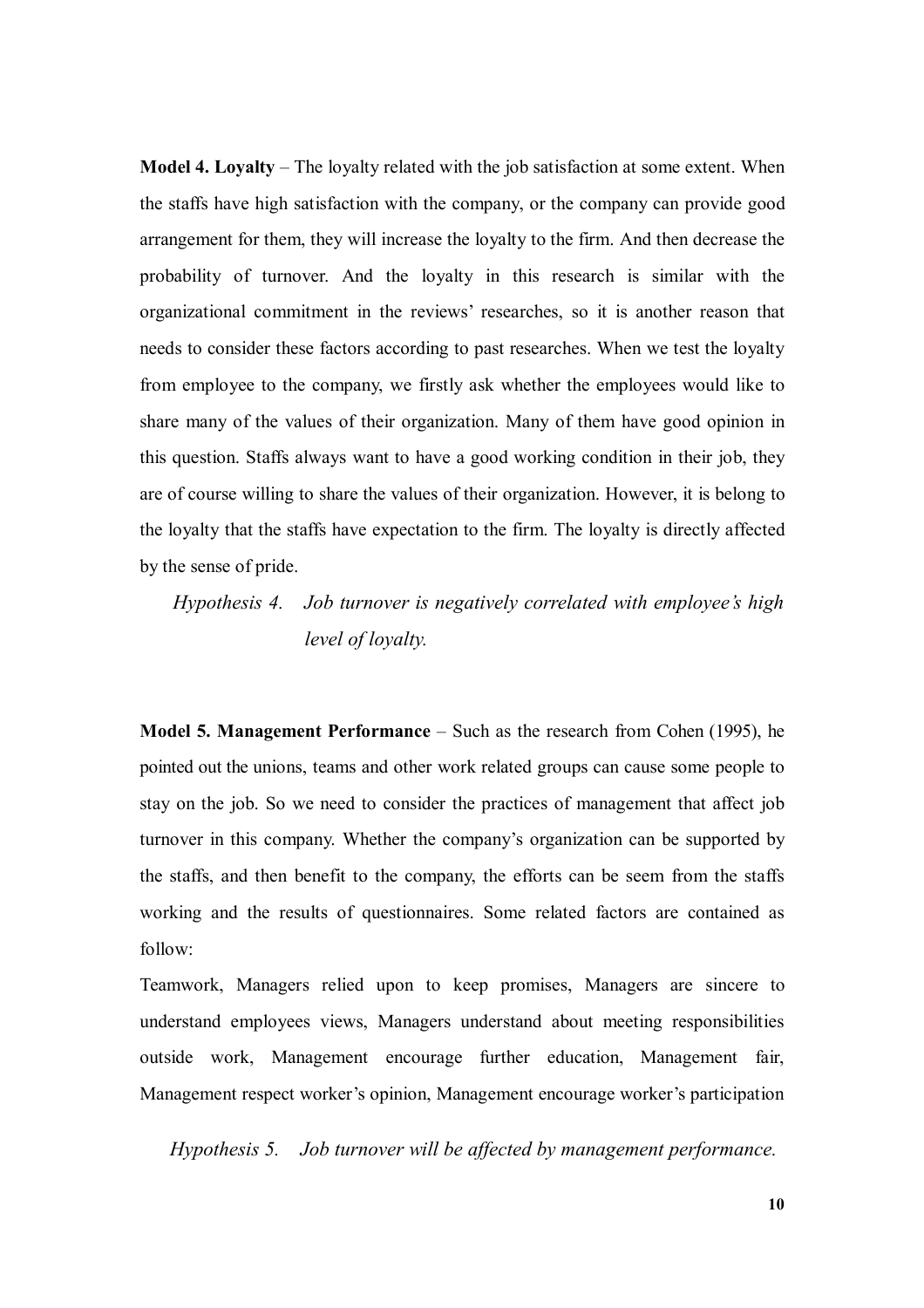#### **Model 6. Cost of Turnover** – Low cost if leaving job, Hard to change job

The last issue is the cost of turnover, which is directly related with the turnover. These factors were stated as ease of movement or job alternatives in past researched. It is just like Mobley (1977) said when workers become dissatisfied with their job, they would like to compare to other jobs, and leave if other jobs are better than the current one. So in this research we consider when the staffs think it is easy to change job or there is low cost if leaving job, it is easy for they leave the company once they are not happy in it. When we ask whether they think they will lose many when leave, they probably answer "Yes (1)". But the mean differential still show the change side would like to choose "NO  $(0)$ " in this question. In the data, we show the dummy =1, if the employee think he/she will not suffer a lot if he/she left current job in low cost if leaving job.

 *Hypothesis 6. Job turnover is directly affected by the cost of turnover.*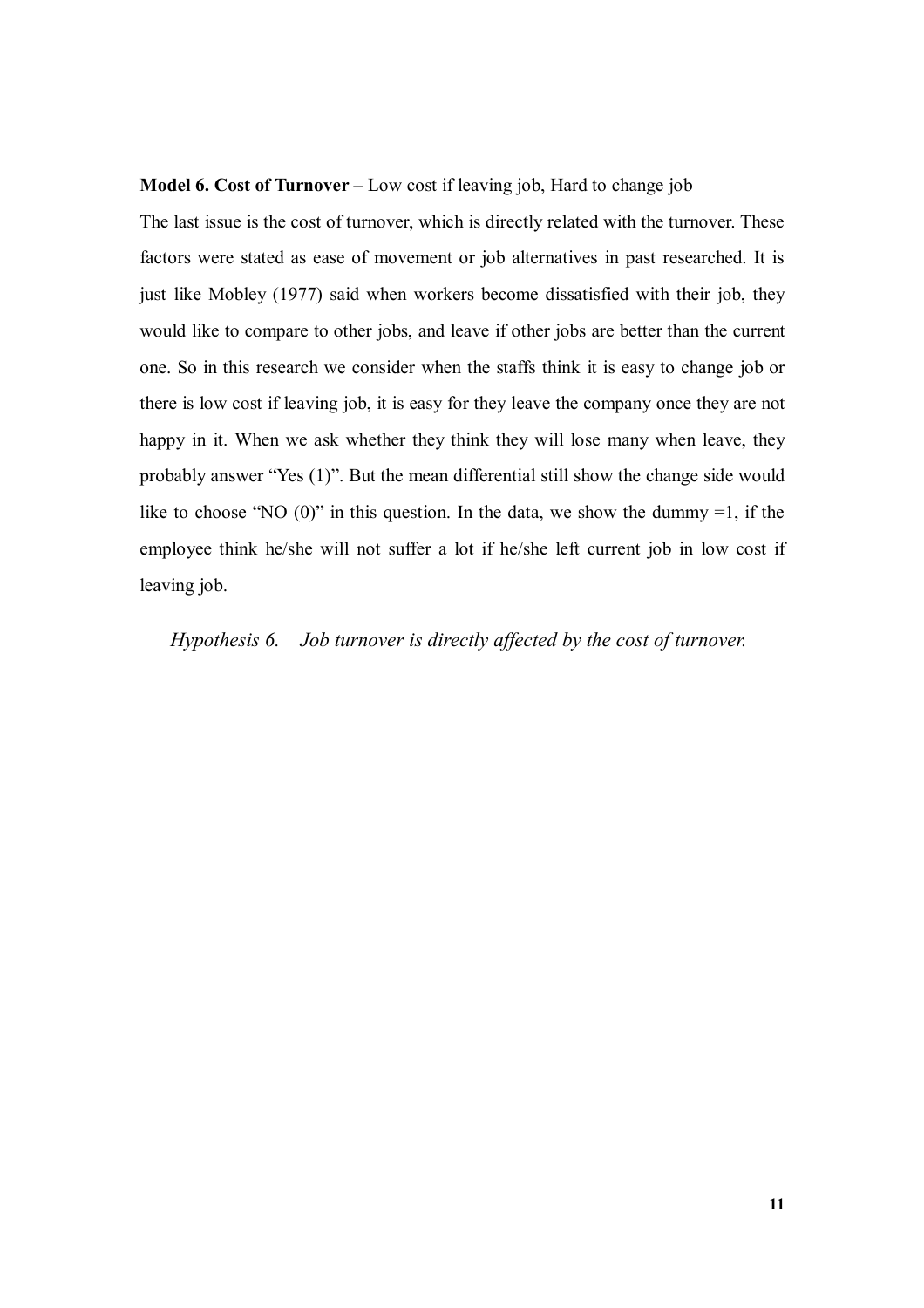# **Chapter 3. Methodology and Data**

In order to test the hypotheses listed in the last Chapter, I need to have the relevant data. I collect the data by carrying out an employee survey with a SME in Dongguan. Dongguan, as a famous modern manufacturing industry city, is thought as the world manufacturing industry base. It has formed the modern manufacturing industry system, including the electron and communication equipment, clothing, furniture, shoes etc. In this manufacturing city, there are lots of private enterprises. The surveyed company is located in one industrial district of the town. This company produces different kinds of tins, which belongs to the manufacturing industry. This kind of company is very representative as a SME in manufacturing industry in China and fits our purpose of studying job turnover in China well.

I designed the survey questionnaire as such that it contains all the crucial information needed for the study. In the first part, it includes basic personal and family background information, such as age, gender, education qualification, marital status, number of children. It also covers the information on the living arrangement of the employee, i.e. whether the employee is living with his/her family members, whether or not the employee has family members and/or friends living nearby, and whether or not the employee needs to look after some close relatives on daily basis. In the second part, it includes various questions on job arrangement, such as working time, teamwork arrangement, etc. It also includes information on training, workplace participation, information, communication and other management practices. The final part covers the questions on job satisfaction (both overall and on various specific facets), loyalty, feelings about the management and turnover intention and cost. The actual questionnaire used in the survey is attached in Appendix A.

The survey was carried in March 2012. In order to get employees to tell the truth, the survey was conducted anonymously. Before the survey, the employees were also told that all their answers would be kept confidential from the firm and this was also stated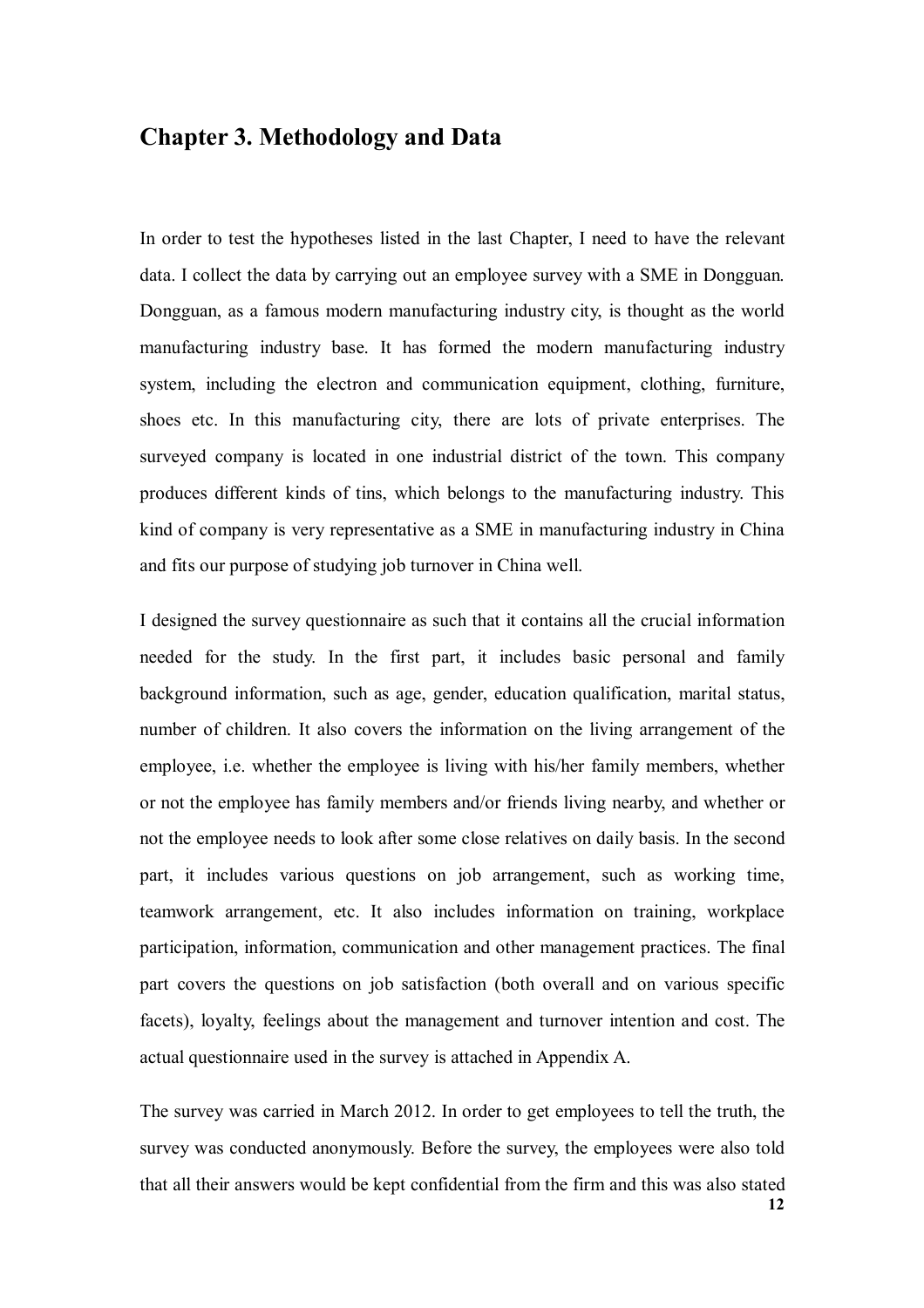on the questionnaire. To attract more employees to fill the questionnaire, I also announced that a lucky draw will be held and everyone filled the survey questionnaire will have a chance to win a prize of 500 yuan. This strategy proved to be quite successful. During the survey period, there were 233 employees in this company. In the end, I got back 182 completed questionnaires. The survey reached a nearly 80% successful rate. Amongst these 182 respondents, 41 or 22.5% declared that either they have already submitted a resignation letter (7) or are thinking about quit (30). The remaining said that they have no intention to quit. In addition, there were already 11 staffs had applied for resignation before fill out the questionnaires, but they still in the company. The descriptive statistics of the main variables are listed in Table 1.

#### **3.1. Comparison of Means**

In order to test which factors really affect employee voluntary turnover decisions, we first separate the sample to two groups: one with intention to leave and the other without. We then calculate the mean values for the main variables separately for these two groups. The corresponding t-test statistics on the significance of the differences in means are also calculated. So if the mean value of a particular variable is significantly different for the two groups this is a potential variable that may influence employee turnover decision.

#### **3.2. Regression Analysis**

Next, we run multiple regressions to test various hypotheses. Since our dependent variable: the intention to quit, is a dummy variable that takes value of 0 or 1, the corresponding regression should logit or probit. We use logit model for our analyses. To be more specifically, we run the following regression model:

$$
p\{Turnover = 1\} = f(X\beta) = \frac{e^{X\beta}}{1 + e^{X\beta}}
$$

Where *X* is a vector of independent variables and *β* are the estimated coefficients of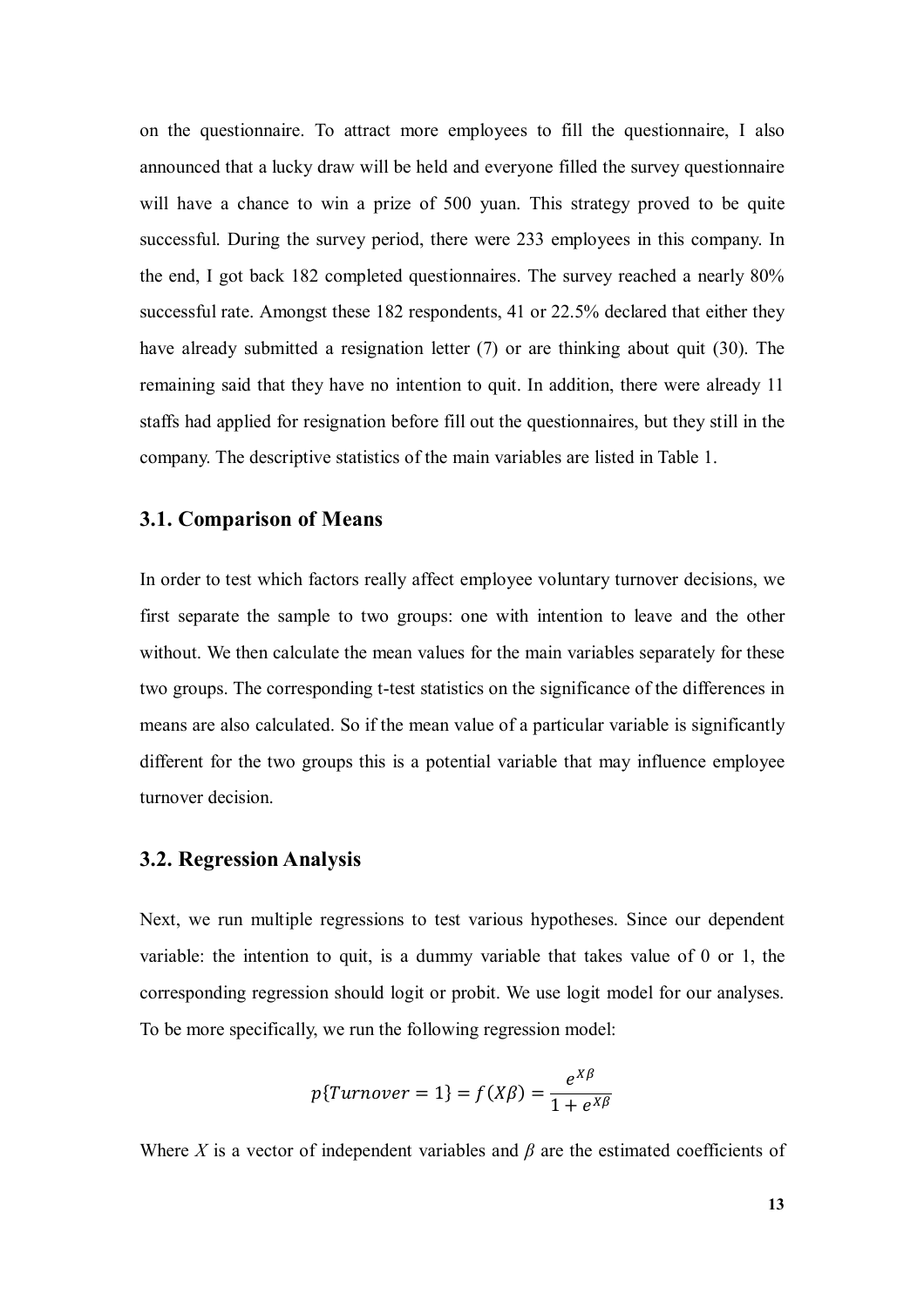the variables in *X*. If the estimated coefficient is positive and significant it means the corresponding variable with this coefficient has positive impact on turnover, vice versa.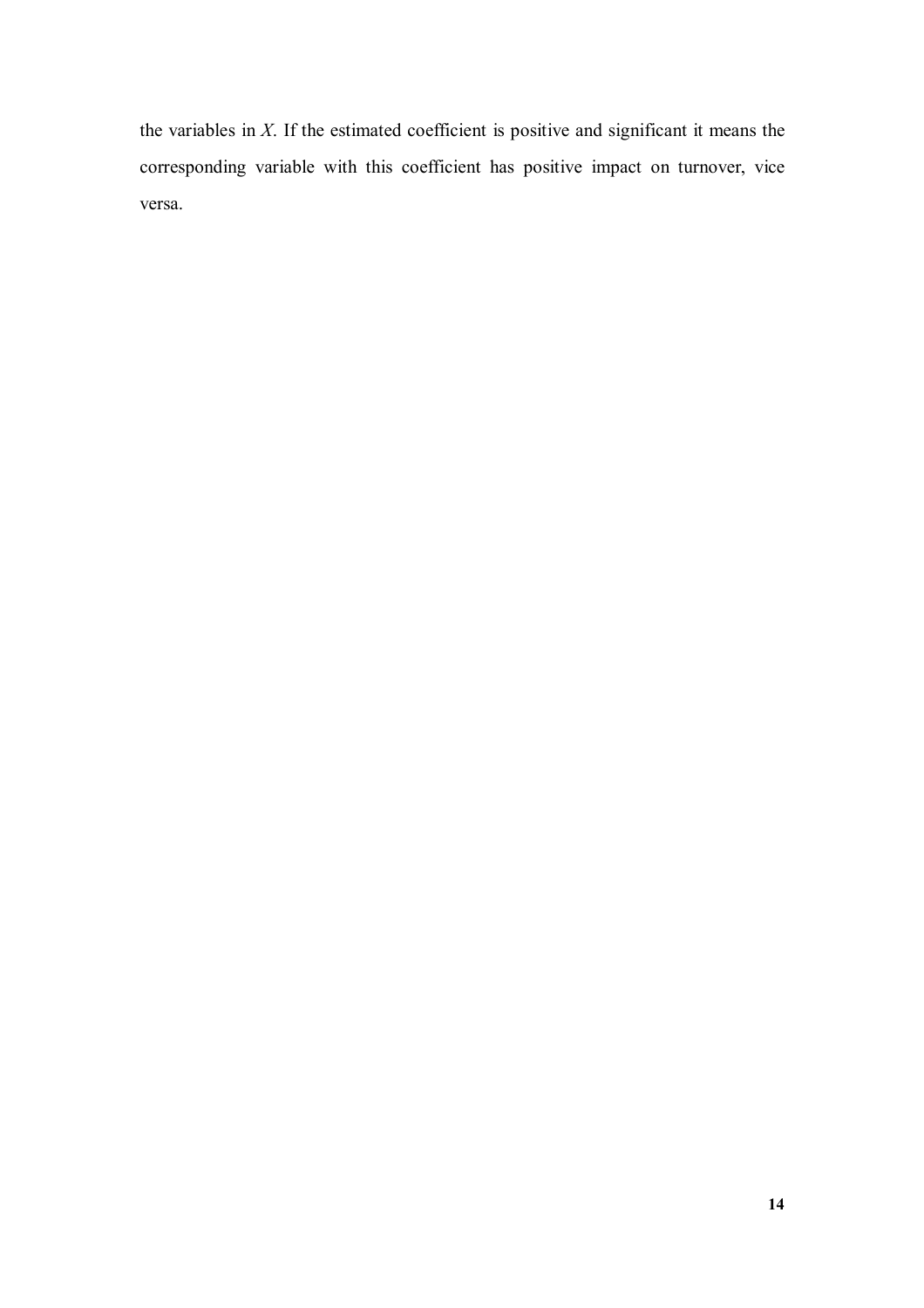### **Chapter 4. Analyses of Results**

In this Chapter, I first present the results on the comparison of means. I then discuss the results from various logistic regressions.

#### **4.1. The Comparison of mean**

These influence factors can be classified into 6 big models. That is the staffs would like to change their job may be due to these 6 models' reasons. And then it can be analyzed by the mean comparison (mean of not change job factors minus mean of change job factors) of variables for the two groups of workers. (Table 2)

**Model 1. Basic Information** – Gender, Age, Education, Married status, Spouse's working condition, Take long-term care families, Occupation.

In the mean comparison, this basic information's variables have different distance. Firstly, the age difference is relatively large (-4.42). The average of "change job" staffs is higher than "not change job" staffs. Normally, the younger may would like to find a match job through changing jobs and work in different jobs to get more experience. But in this survey, we got the adverse data. And the negative mean differential seems significant (T-test=44.957). It can be analyzed with married status together, because the mean differential of married is negative (-0.195), too. It means averagely the number "change job" staffs is larger than "not change job" staffs. The people who get married would like to find a match job to firm their families. When they cannot get what they really need from a company, they would like to change job. The married person cannot be like the young people who have not too much burden from families. The young people who have not get married can work for themselves and play for themselves. So the younger may more consider the factors outside working, such as friends nearby, entertainment, and so on. But the married people much consider the working quality. On the other hand, whether employee's spouse have job or not will also influence the employee's consideration of turnover. In the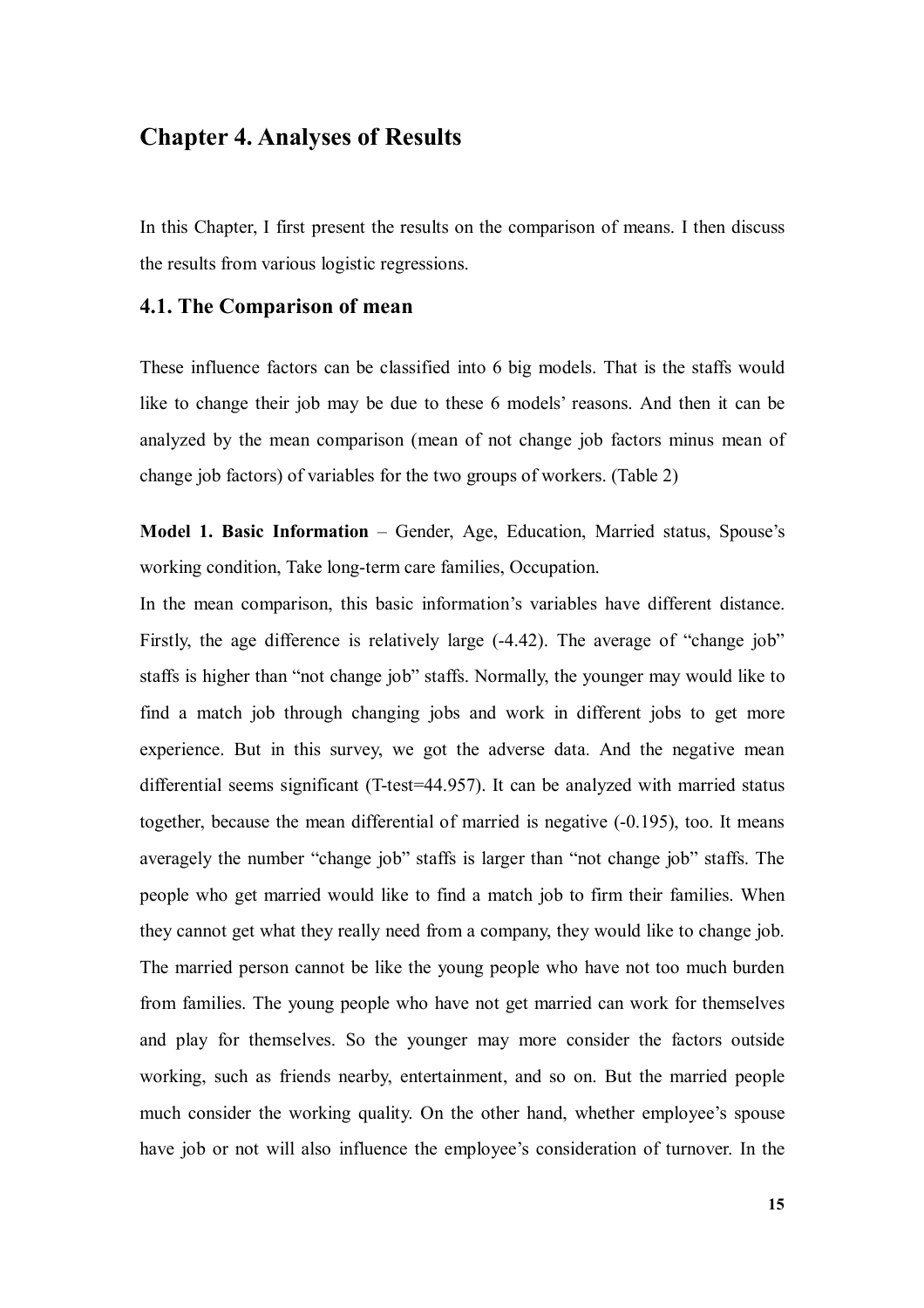survey, this variable's mean differential is negative 0.171, and the differential is relatively significant (T-test=8.438). Averagely, if the employee's spouse have job, he/she would have higher probability to change job. It is related with the analysis above about the marriage. If their spouses have job, they would be more relieved to find a better job for their lives and families. So it can be easily understood that the employee relatively would like to change job if their spouse have job. In addition, we consider whether the employee has any family member(s) who need his/her long-term care. This factor related with the families in other way. According to the reasons of resignation that the company recorded in the roster, some staffs resigned because of familial obligation. When the human resources manager asked more detailed, most of them would said that they need to take care their families at home. Even though the HR manager would persuade the staff to stay, and make more money for their families, there are still appear some reasons about take long-term care of families. So we will put this factor to analyze the turnover.

The education seems have some influence for job turnover normally. And lots of Job turnover research will consider about the education's influence, which higher education's staffs would more like to change job. The high education can easier to find a job, and easier to adapt a new job, so the cost of them is lower. Actually, most of respondents in this research have junior high school educational level. There is low proportion of higher education, such as high school education and college. So the education have not highly affect turnover of the junior staffs.

**16** Different occupations have different mean differential. The production workers and other worker have large difference in means, but one is positive side (0.227) and other one is negative side (-0.115). The other workers here include security guard, driver, cleaner and cooker. Because the research is survey the whole worker in a company, include junior staffs and top employees, the production workers represent a high proportion in the respondents. From the mean differentials, the other workers do not need training for their occupation. For example, the drivers need to learn to drive by themselves, but not learn in the company. The companies also do not need to give extra training to other workers when they enter the new company. So the companies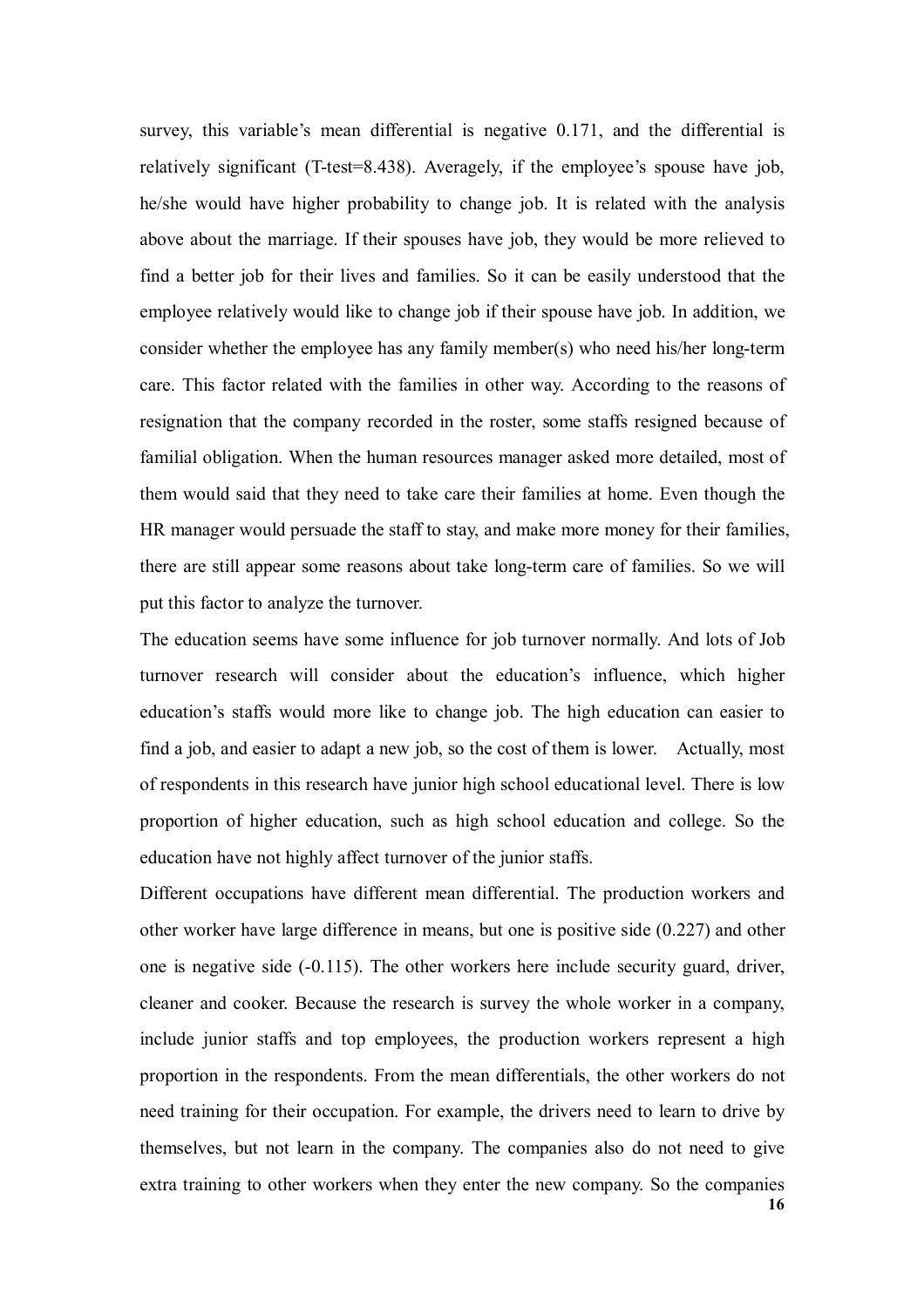are easy to accept this type workers and it is easy for other workers to change job. But the production workers need to accept some training from company when they start working. So the cost of change job will be higher and relatively have lower probability to change job. Based on the mean differentials, we assume the occupation will also affect job turnover.

**Model 2. Adaption** – Family members nearby, Friends nearby, Adapt (this region) The mean differentials show the slight difference of family members nearby (0.028). There is the relatively big influence from friends nearby (-0.101). And the negative number shows that the staffs are likely change job when there are friends nearby. It can be realized that the staffs' consideration would influence by near friends, because the friends are not limited in the same company, can be outside company. So when the staffs have friends outside the company, they will be easier compare to different companies from friends' suggestions, and then consider change job. However, HR manager also mentioned that they would more like to recruit new employees from the current staffs in the company. This method not only can easily recruit new employees, but also easy to keep the staffs, and then keep the turnover rate. So the company put forward the reward, which the staffs can get the reward when they introduce the new employee to the company. Of course, the management should be done well to attract the new employees from other companies.

**Model 3. Job Satisfaction** – With income, With work itself, With working pace, With working environment, With job stability, With income stability, With relationship with supervisors, With relationship with co-workers, With promotion chance, With working challenge, With work time, With fringe system, With reward system, With training chance, With overall.

First of all, the overall satisfaction has high difference in these two groups (mean differential=0.87, T-test=51.164). So the job satisfaction is really play a big role in affecting the turnover. The satisfaction is reflected in different parts, just like the income, environment, challenge, firm arrangement, and the relationship with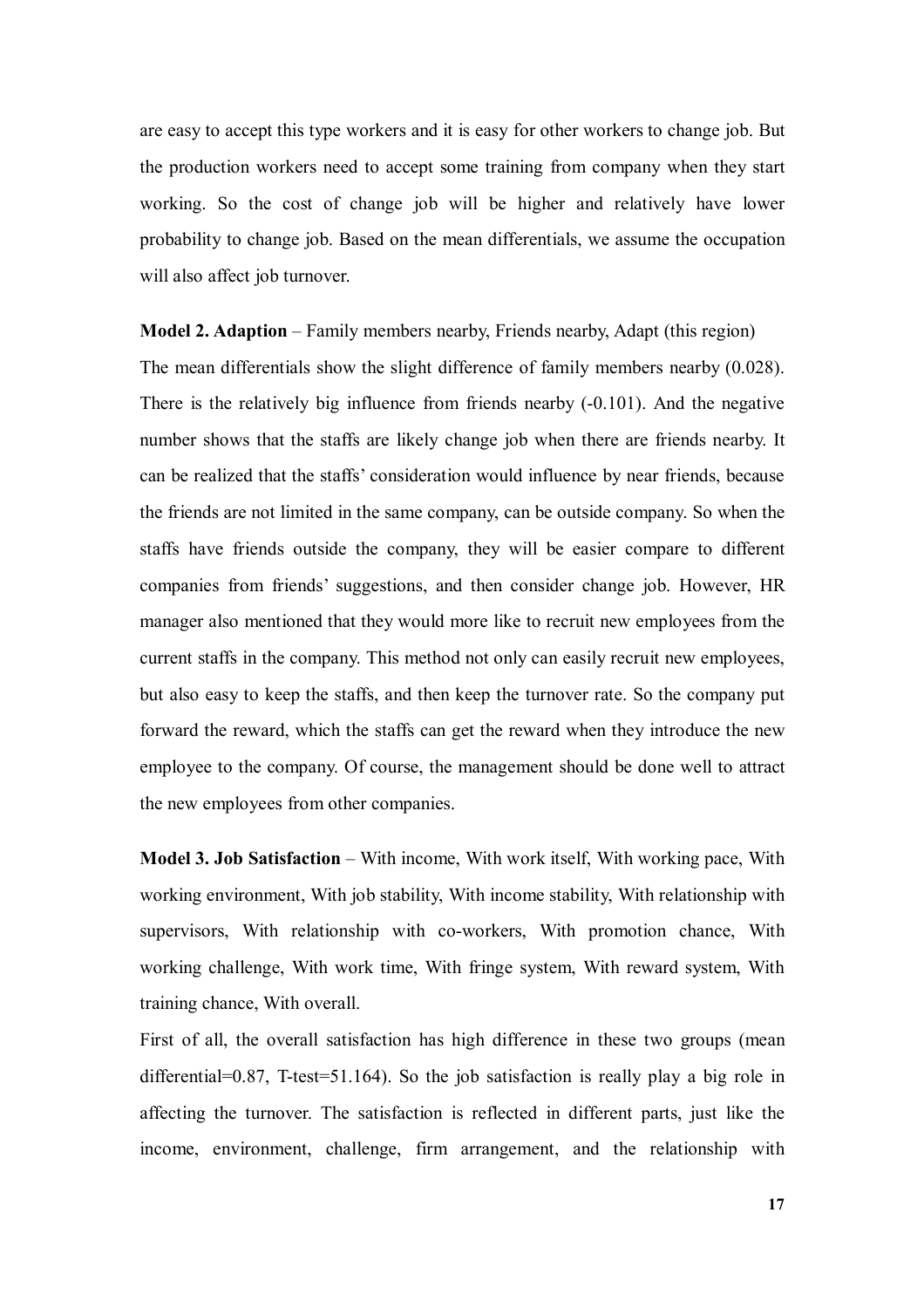supervisors and co-workers, etc. From the statistic, all mean differentials in the job satisfaction are higher in the unchanged one. So the job satisfaction is much important for a firm to keep staffs. With the five level satisfactions, the income, promotion chance, working challenge, work welfare, award system and training are most be cared. Even all the satisfactions are high in unchanged side. As we know, income is the main issue that the staffs consider. So the income satisfaction seems much important for the management to pay attention. With the income satisfaction, the staffs would consider the other factors than can influence the income, such as the promotion chance, working challenge, training chance, fringe benefit, and reward. The mean differential in promotion satisfaction is 0.97 and working challenge is 1.133, which are higher than lots of other factors. However, the staffs always hope to go to the high level position and can earn more from their promotion. The reward system satisfaction is the highest data in the job satisfaction. Generally, the staffs of course want to earn more besides the normal income and would not like to lose many from their mistakes. And also want to get more fringe benefits from the company and their efforts, such as the insurance, social security and entertainment provide. If they can earn more from their extra effort, they would be happier to stay. So if the staffs do not like the reward system and fringe benefit in some companies, it is easy for them to have turnover. In addition, the training chance satisfaction has large difference from the questionnaires (mean differential: 1.022). Even the company provides the same chance to the staff, they have different opinions for the training chance. From the same chance to get training, the large difference seems belongs to the individual issue. The change side staffs maybe think that the training is not enough for them to work. The satisfactions of the relationship with supervisors and coworkers have large difference in these two groups. Compare to the co-worker relationship, the mean differential in satisfaction of relationship with supervisors is higher (mean differential: 0.799). It means the relationship with leaders has higher influence for the turnover decision. It is easy to understand that the relationship with leaders would affect the staffs' opinion and working quality. It is not necessary that always for the leaders stand high above the masses to show their authority. The equal relationship is more

**18**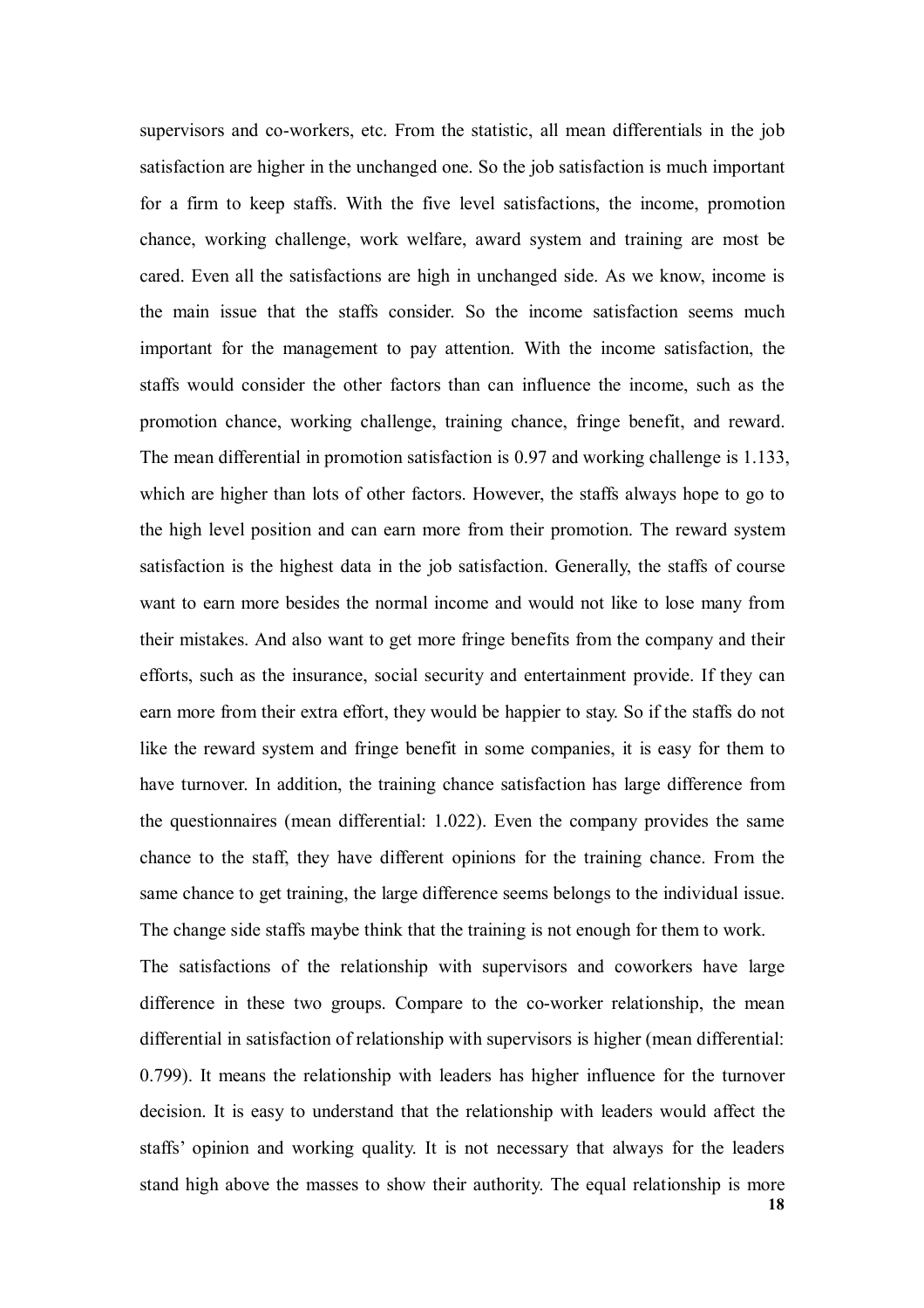and more important in company and society nowadays, especially for the SMEs. The relationship between leaders and subordinate have better to keep be like friends sometimes. It is not only easy for the leader manage the subordinate, but also well for the working operation in the company. So the relationship with supervisors can be a big factor for staffs to have turnover decision.

**Model 4. Loyalty** – Share values, Proud of the job, Proud of the firm.

The mean differentials of the sense of pride in job and firm are significant. One is  $0.717$  (t-test=57.603), other one is  $0.822$  (t-test=55.815). When the staffs are proud of their jobs and company, they will more willing to stay, and work harder to show their ability. In addition, when they loyalty to the job and firm, they will talk with the jobs and the firm's advantages to their friends. Their friends in the company will be also affected by the optimistic values, and the friends outside the company have more choices for their jobs, that they will consider enter this company. So we can see how important the loyalty factors are.

**Model 5. Management Performance** – Teamwork, Managers relied upon to keep promises, Managers are sincere to understand employees views, Managers understand about meeting responsibilities outside work, Management encourage further education, Management fair, Management respect worker's opinion, Management encourage worker's participation

Overall the mean differential in those factors are positive sides that the unchanged side have better agreement than change side. The means of agreement of firm's management are all above 4, which mean they are satisfied with the management generally. The largest differential is whether the staffs can participate in firm's decisions (1.014). It can be seemed that the staffs also would like to join into the company's some decisions. This company has set a staff representative meeting for the subordinates. They have this meeting in each month, and record the matter every month. The staffs can give their suggestions and opinions in the meeting, and the records are sent to the managers. If the suggestions are advisable, the managers would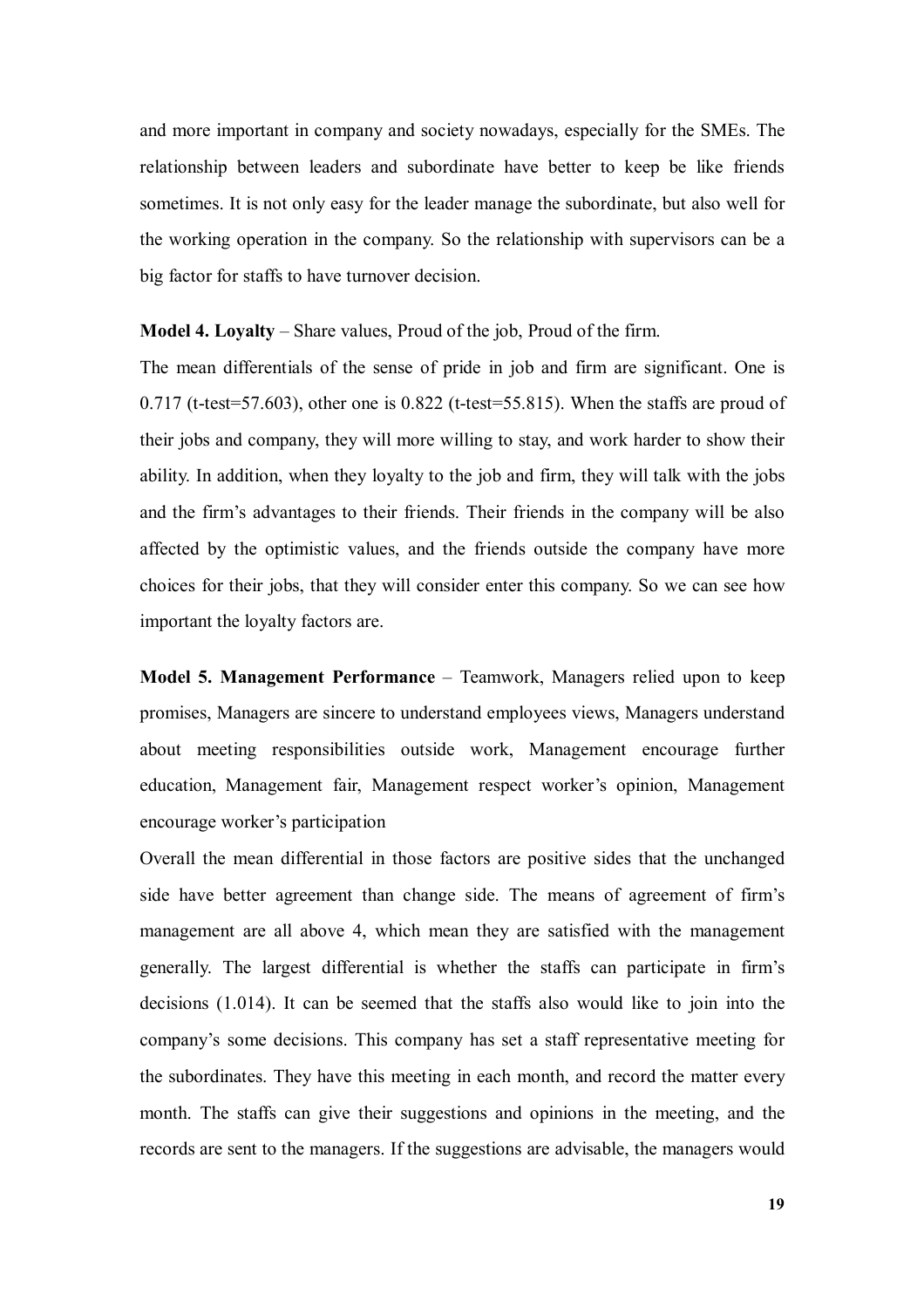take action to fulfill the opinions. That are all can be seemed from their records. In addition, their also have a suggestion box that the staffs can give their suggestions in this way. However, the staffs also want to be a part of the company. When they have some influences in company's decisions, they would more pound of the efforts, and then work harder for their job to show their results. Nowadays the society tend to be more democratic, not dictatorship. The managers can collect lots of information or suggestions from subordinates, and it is more effective for the firm's operation. When the staffs get what they really need, they will be happier and even would more like to provide more useful massages for the leaders. That is a better way for the supervisors to manage the staffs, and it is also a good way to stay staffs. If the leaders cannot manage the subordinate staffs effectively and work forcefully, the staffs are hard to follow their leaders' arrangement. This condition will easily cause turnover. And then the second largest differential is the respect from management to staffs (0.97), which is related with the first one to some extent. When the managers respect the staffs' decision, they will be more satisfied with their job and firm, and pound of them. So the management is quite important, especially when the management can get the high levels of agreement from the staffs. The management cannot just consider their profits, the important part is the staffs benefit. Let the staffs can work for the company voluntarily.

And then seems the teamwork factor is significant in mean differential (0.411), the difference is quite big for dummy. If the job can work in a team, the pressure can be shared distributive. Or they can help with each other when they meet some difficulties. Of course, the teams should be organized well that the workers can work in a happy environment. However, the teamwork factor plays an important role in job turnover.

#### **Model 6. Cost of Turnover** – Low cost if leaving job, Hard to change job

The mean differential of "low cost if leaving job" shows the negative number (-0.625). It means more staffs in "change job" side think they can leave the job and firm easily without too much loss. After ask whether the employee considering change job, we directly ask whether hard to change job. The difference (0.742) is also significant.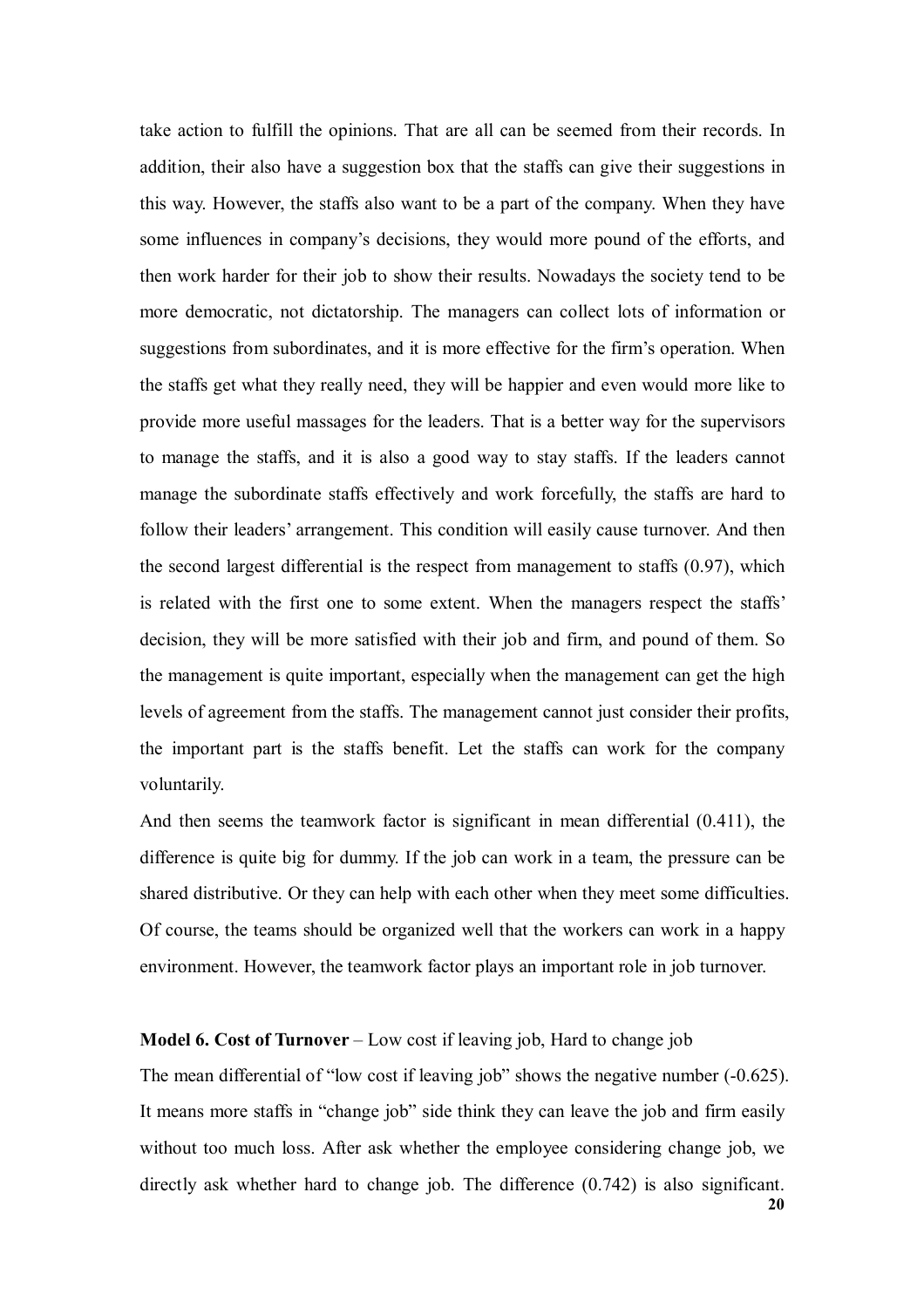Almost the "not change job" staffs leave the "Yes" information. And there are still 10 of the 44 "change job" staffs choose hard to change job. However, there are 77.3% staffs choose easy to change job in "change job" side. When it is easy to change, the staffs would like to work in different places to decide which one is finally fit for them.

#### **4.2. Regression Results**

Hypothesis 1 posits that job turnover can be affected by individual and/or family factors. As noted in table 3, occupation seems to be very influential. Production workers and skilled workers/supervisors seem to have lower job turnover. These results are consistent with the findings in mean differentials. This types of workers need to be provided training when they start working, it has high cost for them to change jobs. In model 1, the factor of occupation has relatively significant effect to job turnover. So the result can show Hypothesis 1 across the occupation

Hypothesis 2 points out that job turnover can be negatively/positively associated with employee adaptation and having family members/friends living nearby. The most significant variable in this model is whether the employee has friends nearby. For this factor, we assume the employee can easily adapt this area if he/she has friends nearby. But the correlation in "friends nearby" and job turnover is 1.085 (p–value <0.1). The positive relationship shows the staffs would like to leave, if there are friends nearby. This result is also same with the analysis in mean differentials. The staffs have high adaptability in different job with friends nearby, so tend to change jobs. However, it is the kind of adaptability that influences the job turnover. Hypothesis 2 is supported

Hypothesis 3 asserts, "Job turnover is negatively associated with high job satisfaction." Firstly, we get the relationship between job turnover and overall job satisfaction. The result is quite significant (p-value  $< 0.01$ ), and the negative coefficient (-2.192) shows the staffs would like to change job when they are relatively not satisfied with the job. The job satisfaction is arranged from 1, very dissatisfied, to 5, very satisfied, which have stated in table 1. With the high negative relationship between job turnover and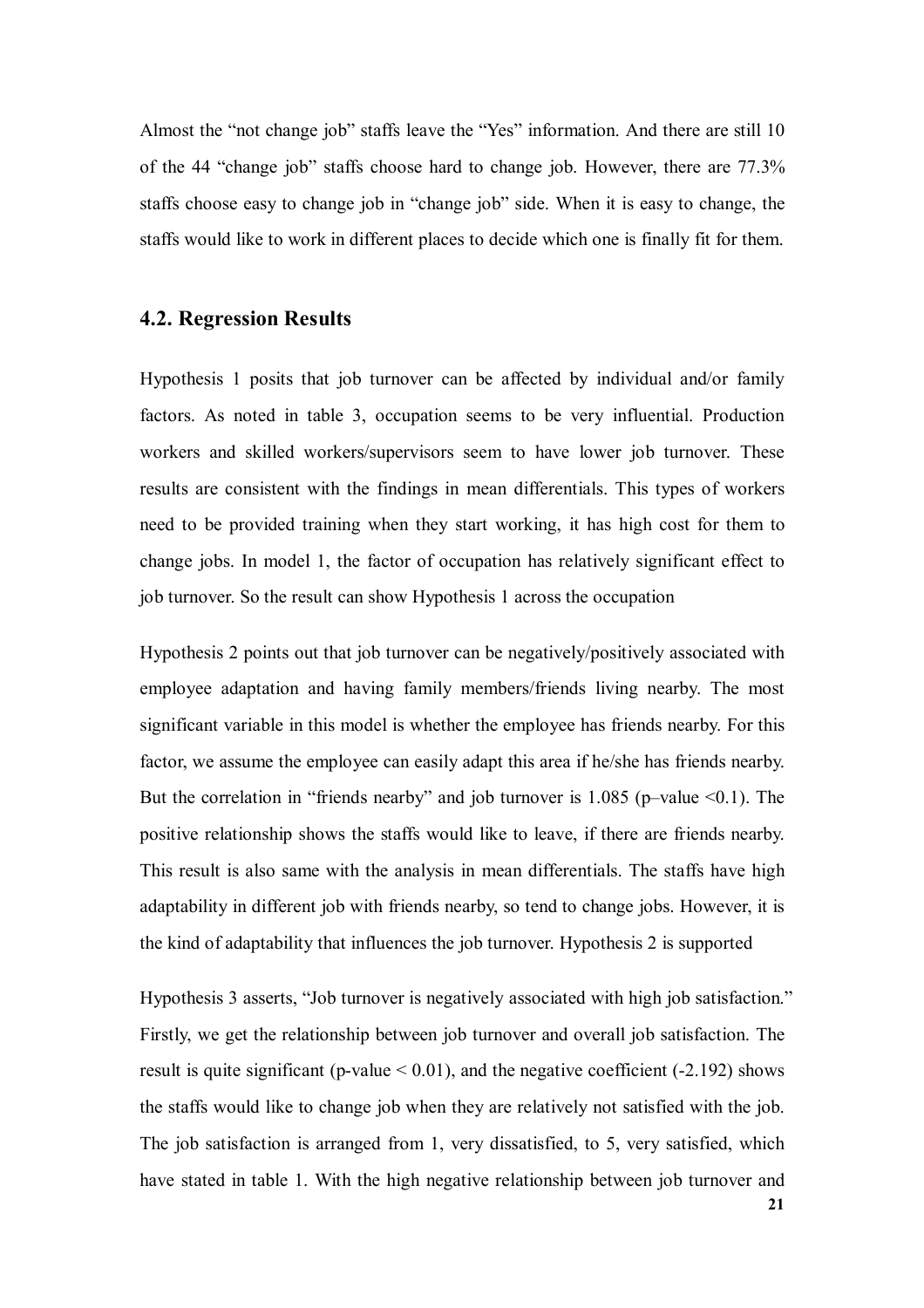overall job satisfaction, secondly, we get some job satisfaction in different factors. From table 3, the satisfaction with working challenge and training chance is most significant (p-value  $\leq 0.01$ ). And the results are similar to the mean differentials. If the staffs can get the satisfied working challenge, then they can get more chance to promote them and earn more in higher level. And the relationship with supervisors is quite important for staffs to stay in the company (coefficient  $= -0.848$ , p-value  $\leq 0.05$ ). So the significant results can support the hypothesis 3.

Hypothesis 4 holds, "Job turnover is negatively correlated with employee's high level of loyalty." According to the negative coefficient (-1.620), when the staffs proud of the firm, they will be unlikely change job (p-value  $\leq 0.01$ ). The exp. coefficient is relative high (0.198). It means that to raise the sense of pride in firm by 1 level, the probability of the worker thinking of leaving the job will be reduced by 0.198. In addition, when the staffs proud of job, it is likely that they will stay (coefficient  $=$  1.456, p-value  $(0.05)$ . These senses of pride are belonging to the loyalty to firm. Thus, hypothesis 4 is supported.

In hypothesis 5, job turnover will be affected by management performance. The all factors we put into independent variables are significant in different levels. The relationship between job turnover and teamwork is  $-2.512$  (p-value  $\leq 0.01$ ), which is most significant. And then the participation factor is negative related with job turnover  $(B=-1.531, p-value<0.5)$ . When consider the management fair and management respect worker's opinion, the correlations are in p-value  $\leq 0.1$ . However, they are relatively significant in model five, which represent the management performance. So, hypothesis 5 is supported, too.

Finally, hypothesis 6 presents job turnover is directly affected by the cost of turnover. First significant relationship is between "low cost if leaving job" and job turnover (p-value  $< 0.01$ ). The positive coefficient (1.957) reflect the workers would like to change job when the leaving cost of is lower. And the exp. coefficient (7.077) shows the high effect from cost of leaving job to job turnover. Secondly, we consider the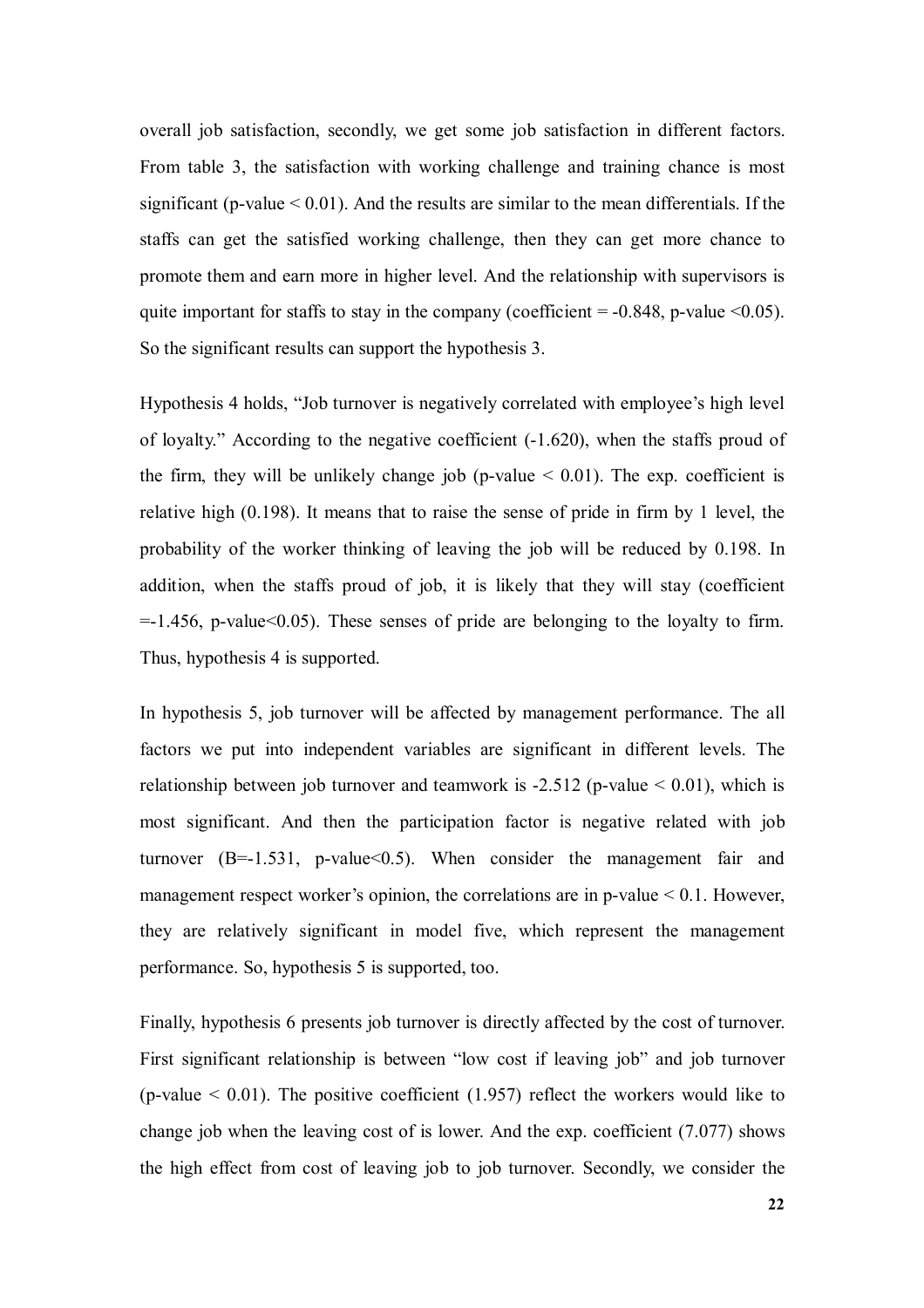factor that is related to the external issue. The negative coefficient between "hand to change job" and job turnover gives the reasonable results. If the employee thinks it is hard to change job, they would more like to stay. The both two variables in cost of turnover have high significant level. In sum, hypothesis 6 is largely supported.

In table 4, we pick out the most relative and significant variables in each model from table 3. The purpose of table 4 is to find out the most significant variables in all of the factors. Because job satisfaction is an important issue to consider job turnover, we firstly consider the variables with overall job satisfaction. And then we add the significant individual job satisfaction to get the regression. From the p-value in table 4 in first part, the occupation in model 1 is still significant, which the production workers have negative relationship with job turnover (p-value < 0.1). And the clerical/sales in this firm is the significant variable (p-value  $\leq$  0.05), but the exp. coefficient is close to zero show the relationship between clerical/sales and job turnover.

The over satisfaction has significant correlation with job turnover, which the coefficient is negative  $1.424$  (p-value  $0.05$ ). This result supports our hypothesis that the job satisfaction has high effect to job turnover. In addition, the exp. coefficient (0.241) with the negative direction coefficient shows when the satisfaction level increase from 4 (satisfied) to 5 (very satisfied), the probability of the staff consider leaving the job will be decreased by 0.241. With the significant relationship between overall satisfaction and job turnover, let's look at the regression of significant individual satisfaction. When compared with lots of other significant variables, the job satisfaction with the scope for using your own initiative is relatively significant (p-value< 0.05).The correlation between job turnover and satisfaction with this variable is -1.928, which shows the negative relationship between them. The same direction with overall satisfaction supports this factor to influence job turnover.

The coefficient between management respect worker's opinion and job turnover is -2.454 (with overall satisfaction) and -2.415 (without overall satisfaction), which is reasonable for our hypothesis. Even the workers have different views in management

**23**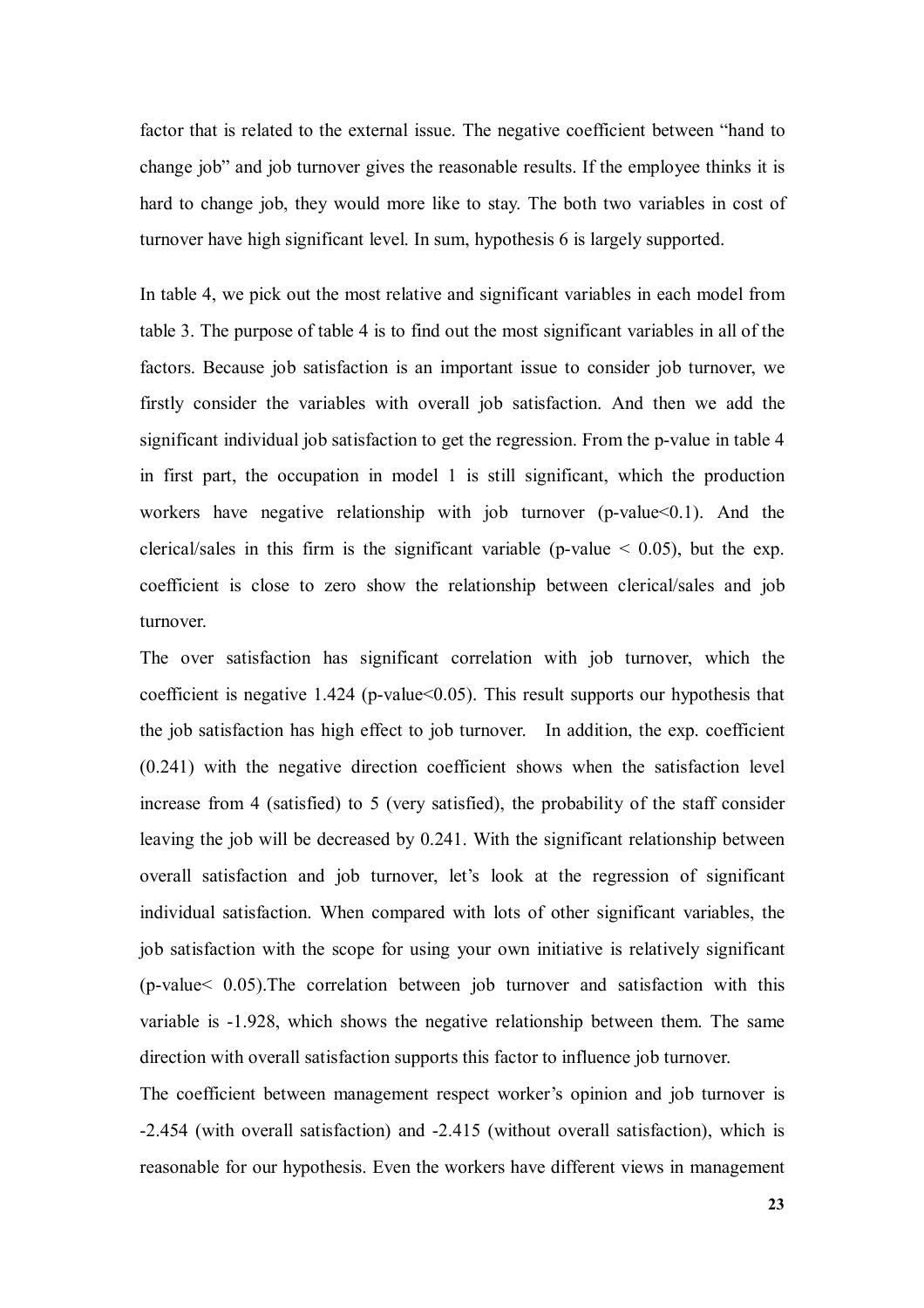performance, it seems they are more focus on the management respected on their opinion. But the significant is not strong enough when compared to the cost of turnover.

As the analysis in hypothesis, we state that hypothesis 6 (job turnover is directly affected by the cost of turnover) is largely supported. When put all significant variables together to get regression, these variables about cost of turnover is the most significant model (both p-value $<0.01$ ) when consider overall satisfaction. Especially, the positive relationship between job turnover and "low cost if leaving job" has a high exp. coefficient (28.591). It shows that have low cost if leaving job, the probability of the worker thinking of leaving job will be increased by 28.591. The high correlation and significance tell us the highest effect from cost of leaving job to job turnover.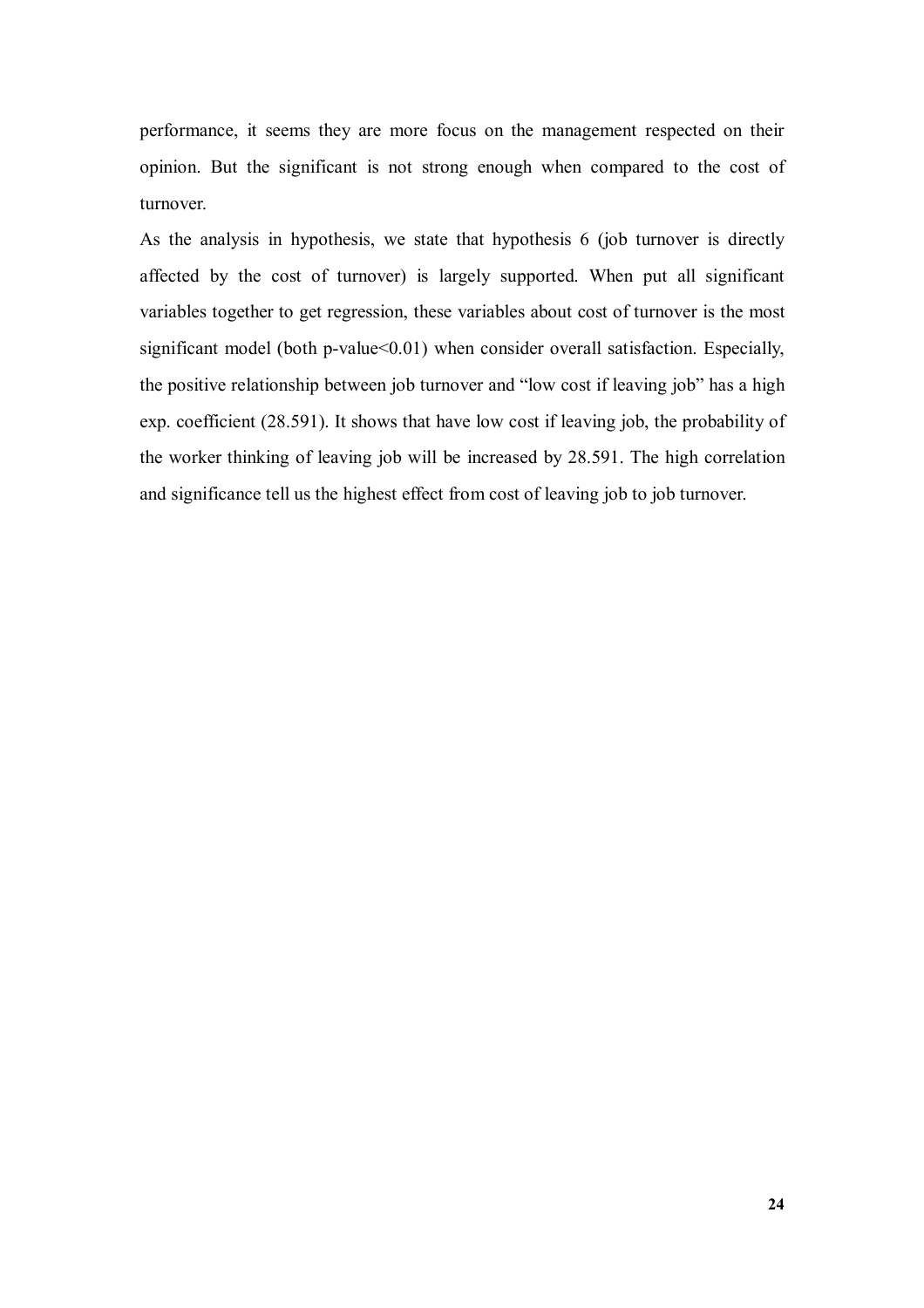## **Chapter 5. Conclusions**

According to the above analysis, we know there are lots of factors affect the job turnover. And then the most significant one is the cost of turnover. When the employee considers the cost he/she will suffer if he/she leaving and whether hard to change job, it will affects his/her decision of turnover. So the company can focus on this issue to maintain the turnover rate. However, the cost of turnover is related to the other factors, such as job satisfaction, management practices, loyalty, and staffs' personal issues. So the company still needs to do well in different aspects, just like the factors of six models in this paper.

For example, the relationship between supervisors and subordinates is quite important nowadays. And this issue it is not only for one company, it can be significant for all enterprises, even for the society. The survived company also pointed out their phenomenon of the relationship between leaders and staffs. In normal times, they would hold some entertainment activities together, such as hiking, playing basketball, holding singing competition, etc. In the office, the leaders would not make for show. They can talk as friends. Such kind of relationship can be supported by the workers, and make the staffs work more ease. When the workers applied for resignation, HR manager would talk with the applied workers face to face, because the manager would like to persuade them to stay and want to improve their management skill through the workers opinions. Some workers want to go home to take care of their old parents, and the manager will help the workers to analyze this issue. If they give up the working chance and take care of parents without income, their living will become worse. Some workers will get advice from manager and stay finally. This behavior shows the harmony of this company, and it is really keep the staffs effectively. And this company pays attention to staffs' participation that we mention above, which have employee representatives meeting and suggestion box. With the high rate of participation, the staffs will have higher embeddedness. And then the staffs will be more proud of the firm. So, we can see the turnover factors are interconnected. When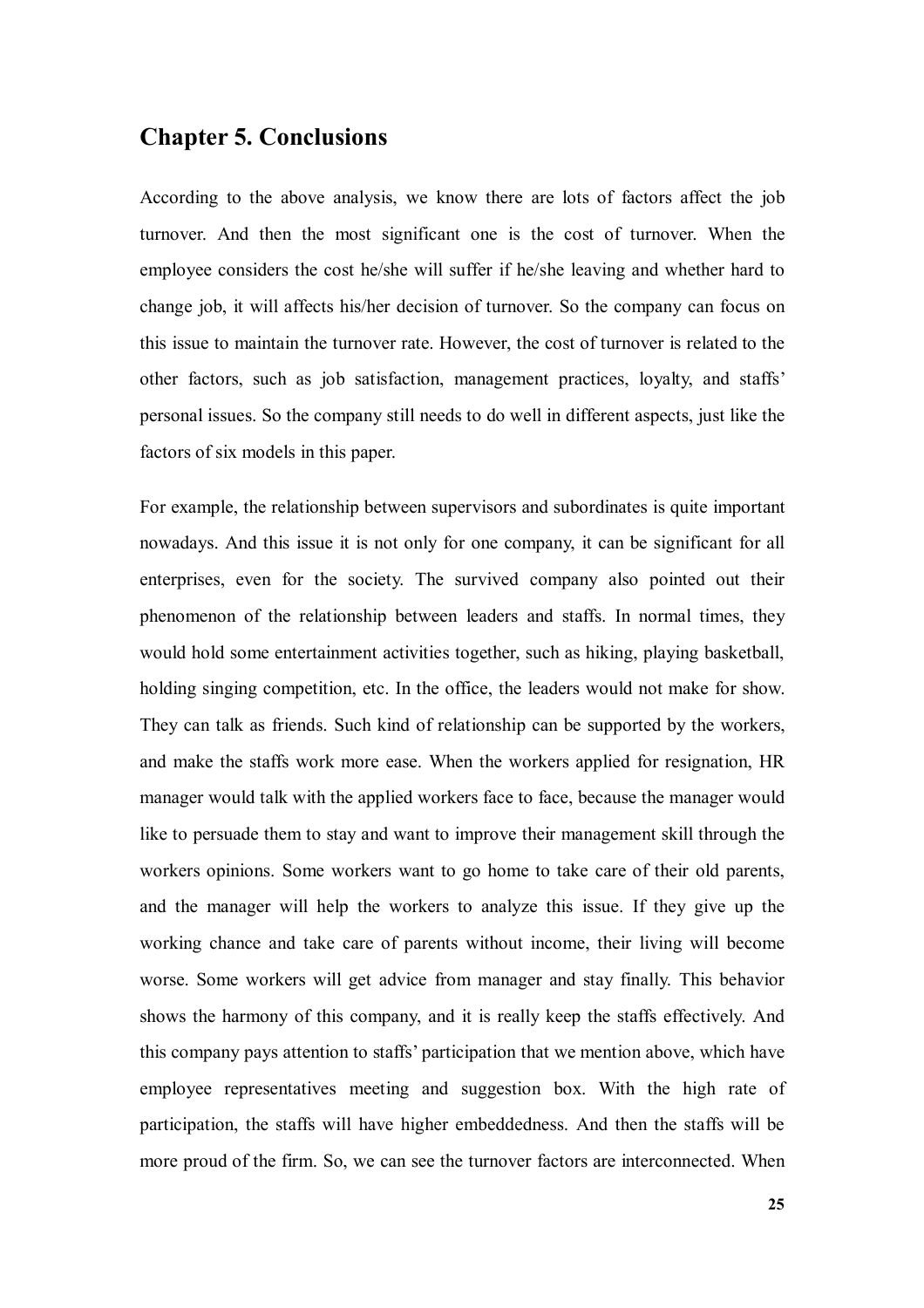one company does well in different parts of management, the cost of leaving will increase and the worker will think it is hard to leave this company.

Job turnover is a diffused problem in China. SMEs not only need to do a lot of measure to control it, but also need to consider the relationship between different factors. However, it is a long road for China to maintain stability of turnover.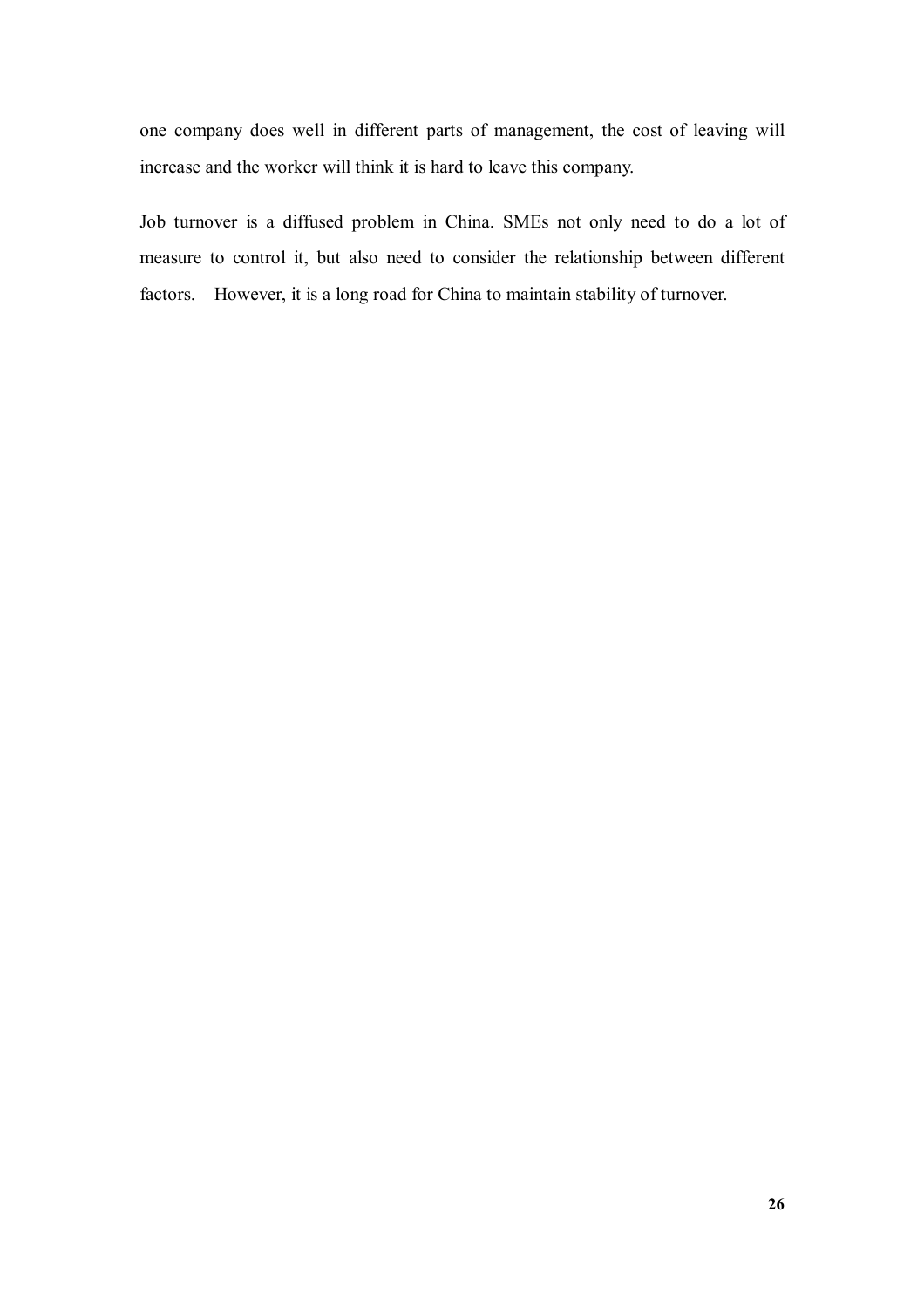### **Appendix A**

# **Keng-Hui Company Job Satisfaction Questionnaire**

### **Basic Information**

- 1. Are you male or female?  $(1)$  male  $(0)$  female
- 2. How old are you?
- 3. What is the highest education level you have reached?(1)below primary school; (2) primary school; (3) junior high school; (4) high school; (5) College or above
- 4. What is your marital status? (1) never married; (2) married; (3) widowed or divorced
- 5. What is the employment status of your spouse? (1) working full-time; (2) working part-time; (3) self-employed; (4) farming; (5) house worker; (6) Others (please specify) \_\_\_\_\_
- 6. What is the living situation of you with your spouse? (1) living together in company hostel; (2) living together outside company; (3) not living together
- 7. How many families live or work nearly?
- 8. How many friends live or work nearly?
- 9. Do you need to look after any family members or relatives who have long-term physical or mental illness, or who have problems related to old age? (1) yes; (0) no
- 10. Are you adapt to this city or region's life? (1) yes; (0) no

#### **Working Condition**

- 11. How long have you been working in this factory? month(s)
- 12. What is your current job title? (1) production worker; (2) quality control; (3) skilled maintenance worker; (4) supervisor; (5) monitor; (6) group leader; (7)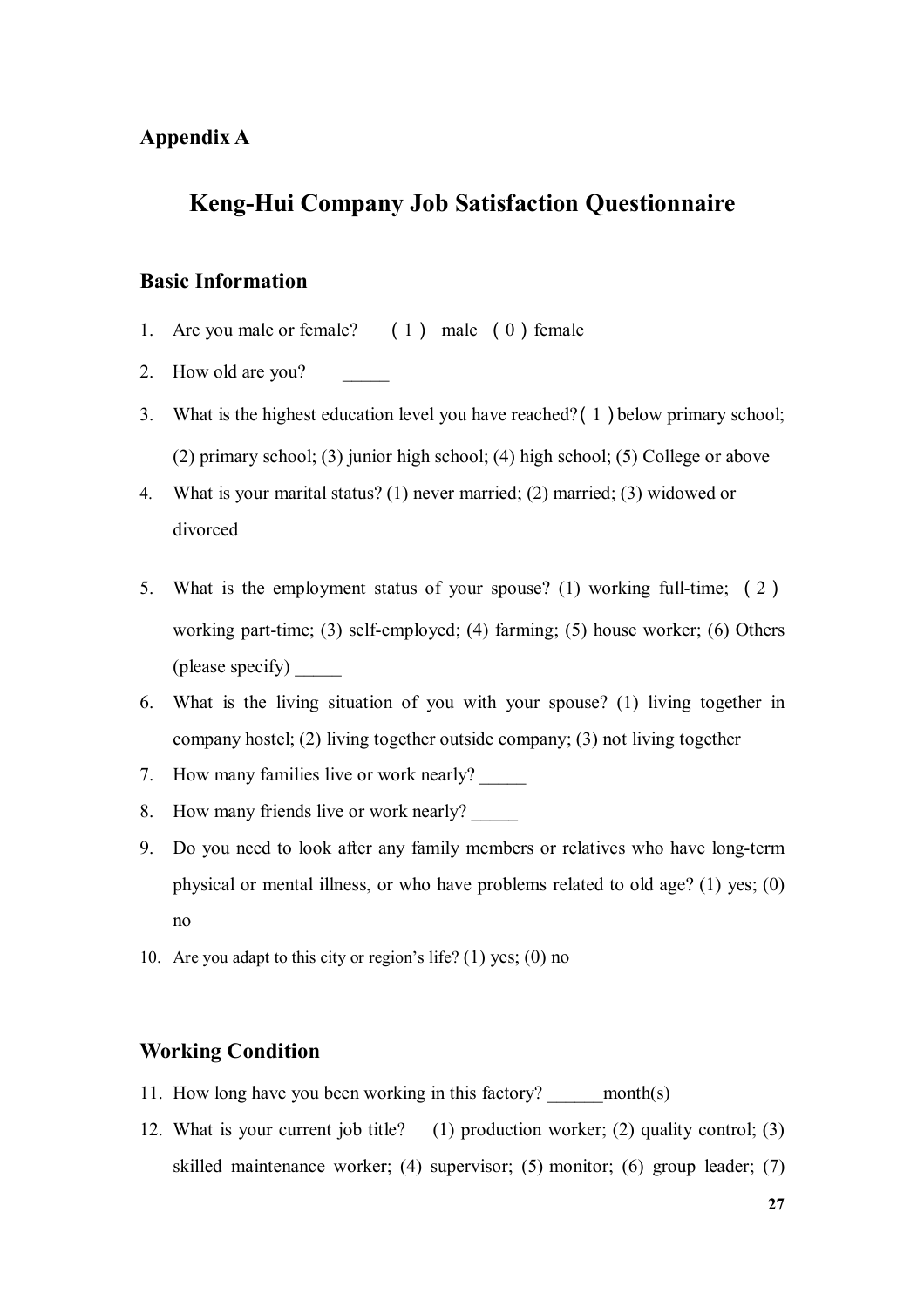driver; (8) security guard; (9) clerical; (10) senior managers; (11) salesman; (12) shipping officer; (13)cooker; (14) purchasing agent; (15) cleaners; (16) accountant

- 13. How many hours do you usually work per week? hours
- 14. What is the monthly average number of hours you have to work overtime? hours
- 15. Can you decide your own start or finishing time of work?(1) yes;(0) no
- 16. Do you usually work on your own or in a team? (1) work in a team; (0) work alone
- 17. If you work in a team, who arrange the team? (1) free combination; (2) company arrangement
- 18. How many townsmen in your team?
- 19. Are you having a cordial working relationship with your groupmates? (1) yes;(0) no
- 20. Do you think you are fit for this company? (1) yes; (0) no
- 21. Are you satisfied with the management system in this company? (1) yes;(0) no
- 22. Do you think you can develop your strength in this company? (1) yes;(0) no
- 23. Do you think you will lose many when you leave this company? (1) yes;(0) no

#### **Welfare Condition**

- 24. Were you provided with any training when you first started to work here? (1) yes; (0) no
- 25. If yes, how long did the training last? \_\_\_\_\_\_\_\_\_\_ days
- 26. Do you receive regular training? (1) yes; (0) no
- 27. Do you think that the training provided by this company is enough to enable you to carry out your present work well? (1) yes;  $(0)$  no
- 28. Do you satisfied with the entertainment that is provided by this company? (1) yes; (0) no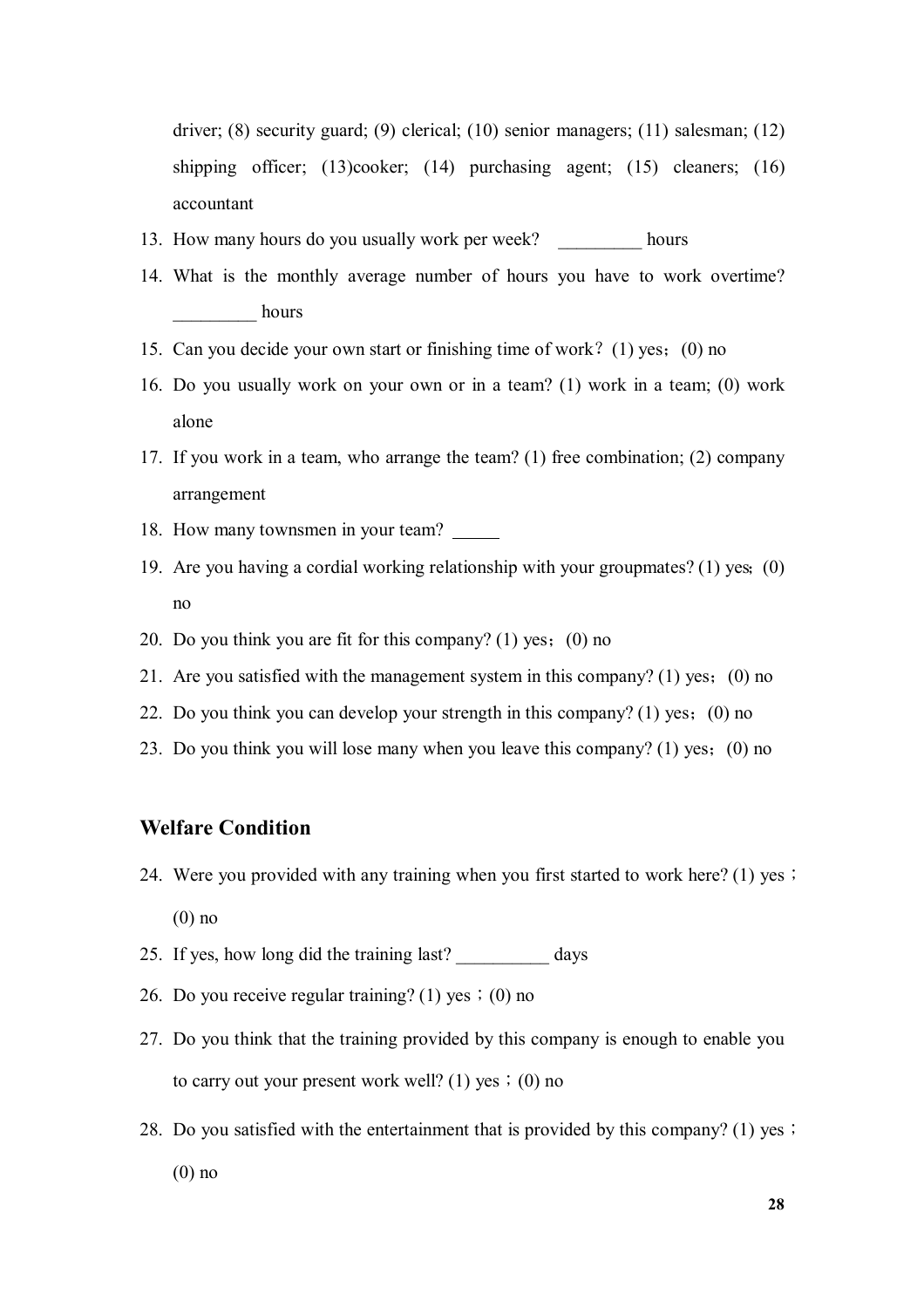29. Does your employer provide the following benefits to you? (1) Medical insurance;

(2) Workplace injury insurance (3) Endowment Insurance (4) paid maternity leave

### **Job Satisfaction**

30. How satisfied are you with your job here?

(5- very satisfied;4- satisfied; 3- neither satisfied nor dissatisfied; 2- dissatisfied; 1- very dissatisfied)

| the amount of pay that you receive           | 2 | 3 | 4 | 5 |
|----------------------------------------------|---|---|---|---|
| the work itself                              |   | З | 4 |   |
| the pace at which you work                   |   | З | 4 | 5 |
| the environment in which you work            |   | 3 | 4 | 5 |
| your job security                            |   | З | 4 | 5 |
| the stability of the pay that you receive    |   | З | 4 |   |
| your relationships with supervisors/managers |   | ß | 4 |   |
| your relationships with co-workers           |   | 3 | 4 |   |
| the promotion opportunities                  | 2 | 3 | 4 |   |
| the scope for using your own initiative      |   | ß | 4 |   |
| your hours of work                           | 2 | 3 | 4 |   |
| fringe benefits                              |   | ß | 4 |   |
| reward system                                | 2 | ß | 4 |   |
| the training opportunities                   |   | ß | 4 |   |
| your satisfaction overall with the job       | 2 | ß | 4 |   |

<sup>31.</sup> Will you consider change job? (1) yes  $(0)$  no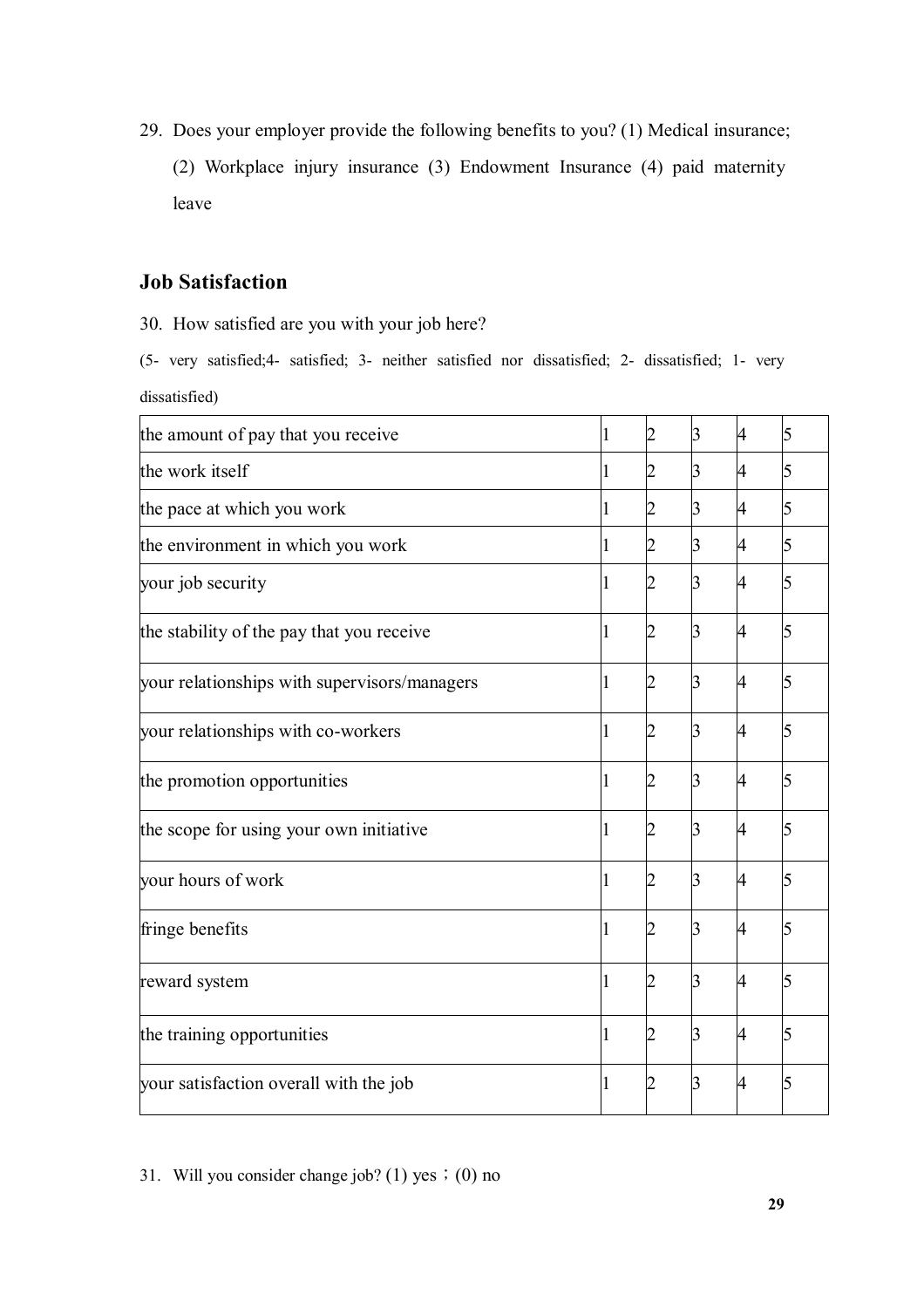### 32. Do you think it is easy to change job? (1) yes  $\div(0)$  no

# 33. Do you agree or disagree with the following statements about working here?

| I share many of the values of my organisation               |  |   |  |
|-------------------------------------------------------------|--|---|--|
| If feel proud to tell people what job I do.                 |  | 4 |  |
| If feel proud to tell people which company I work for.      |  |   |  |
| Managers here can be relied upon to keep their promises     |  | 4 |  |
| Managers here are sincere in attempting to understand  1    |  |   |  |
| employees' views.                                           |  |   |  |
| Managers here understand about employees having to meet     |  |   |  |
| responsibilities outside work.                              |  |   |  |
| Managers here encourage people to develop their skills.     |  | 4 |  |
| Managers here treat employees fairly.                       |  | 4 |  |
| Managers here are willing to seek the views of employees on |  |   |  |
| their representatives.                                      |  |   |  |
| Managers here allow employees or their representatives to 1 |  |   |  |
| influence decision making.                                  |  |   |  |

#### (5- strongly agree; 4- agree; 3- neutral; 2- disagree; 1- strongly disagree)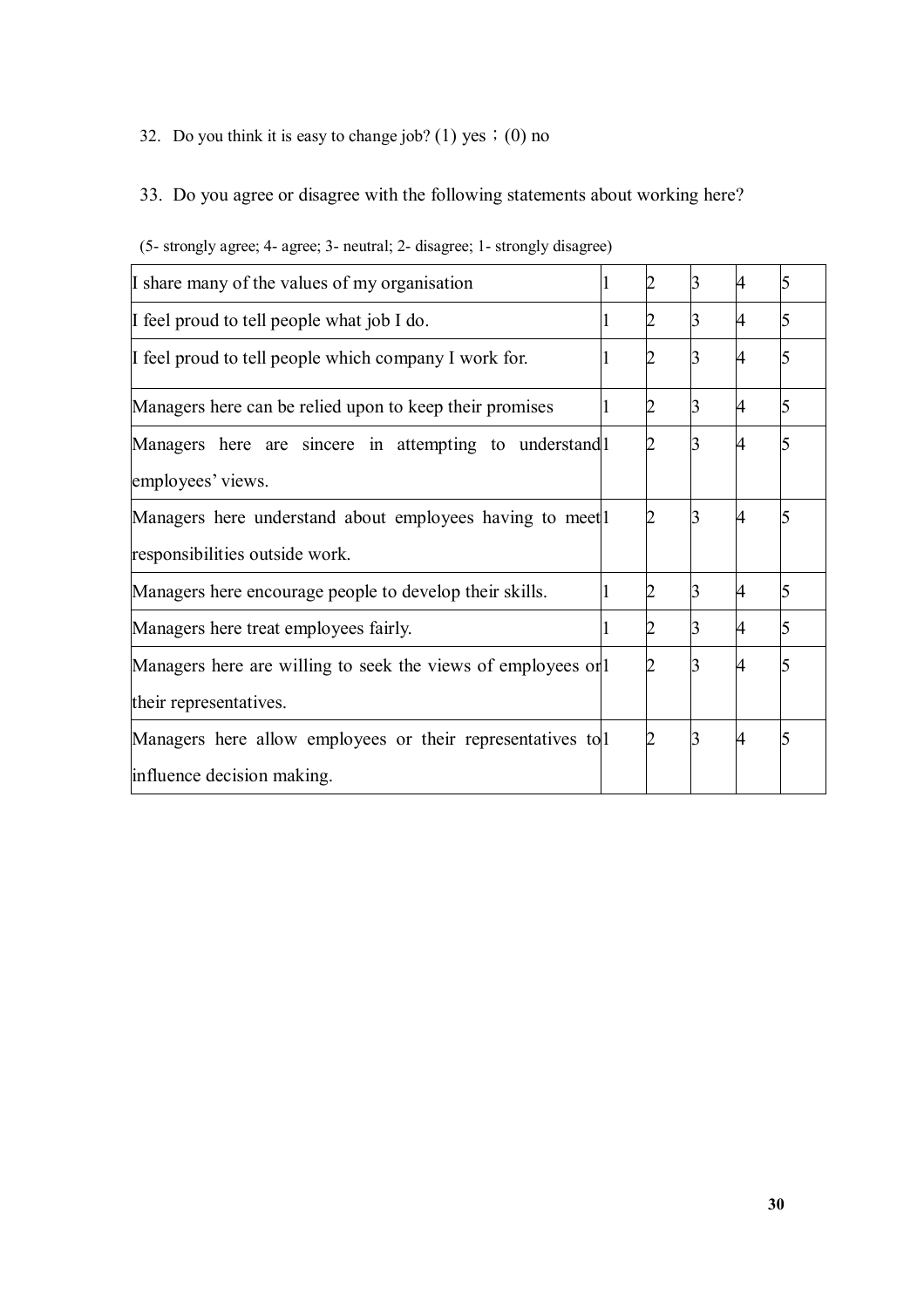# **Appendix B**

| <b>Variables</b>                                                  | Mean                    | <b>Standard</b><br><b>Deviation</b> | <b>Meaning</b>                                                                                              |
|-------------------------------------------------------------------|-------------------------|-------------------------------------|-------------------------------------------------------------------------------------------------------------|
| <b>Job turnover</b>                                               | 0.225                   | 0.419                               | Dummy=1, if the employee is considering<br>change jobs                                                      |
| <b>Guangdong province</b>                                         | 0.059                   | 0.237                               | Dummy=1, if the employee's hometown in<br>Guangdong province                                                |
| Gender                                                            | 0.559                   | 0.509                               | Dummy=1, if the employee is male                                                                            |
| Age                                                               | 29.360                  | 8.915                               | The number represent the age of employee                                                                    |
| <b>Below primary or</b><br>primary school                         | 0.082                   | 0.276                               | Dummy=1, if the employee has below<br>primary school or primary school education                            |
| Junior high school                                                | 0.742                   | 0.439                               | Dummy=1, if the employee has junior high<br>school education                                                |
| <b>High school</b>                                                | 0.137                   | 0.345                               | Dummy=1, if the employee has high school<br>education                                                       |
| <b>College or above</b>                                           | 0.038                   | 0.193                               | Dummy=1, if the employee has college or<br>above education                                                  |
| <b>Married</b>                                                    | 0.654                   | 0.477                               | Dummy=1, if the employee is married                                                                         |
| <b>Spouse working</b>                                             | 0.599                   | 0.491                               | Dummy=1, if the employee 's spouse has<br>job                                                               |
| <b>Spouse living together</b>                                     | 0.253                   | 0.436                               | Dummy=1, if the employee's spouse is<br>living together with his/her spouse                                 |
| <b>Family members nearby</b>                                      | 0.582                   | 0.495                               | Dummy=1, if the employee has family<br>member(s) live or work nearly                                        |
| <b>Friends nearby</b>                                             | 0.824                   | 0.382                               | Dummy=1, if the employee has friend(s)<br>live or work nearly                                               |
| Take long-term care                                               | 0.187                   | 0.391                               | Dummy=1, if the employee has any family<br>member(s) who need his/her long-term care                        |
| <b>Adapt</b>                                                      | 0.984                   | 0.128                               | Dummy=1, if the employee feels adapted<br>to the current living environment                                 |
| <b>Occupation:</b><br><b>Production worker</b><br><b>Skilled</b>  | 0.786                   | 0.411                               | Dummy=1, if the employee is production<br>Dummy=1, if the employee is skilled                               |
| worker/supervisor<br><b>Clerical/sales</b><br><b>Other worker</b> | 0.132<br>0.049<br>0.033 | 0.339<br>0.217<br>0.179             | worker/supervisor<br>Dummy=1, if the employee is clerical/sales<br>Dummy=1, if the employee is other worker |
| Fit for this company                                              | 0.918                   | 0.276                               | Dummy=1, if the employee thinks he/she<br>fit for this firm                                                 |

# **Table 1 Descriptive statistics and variable meanings**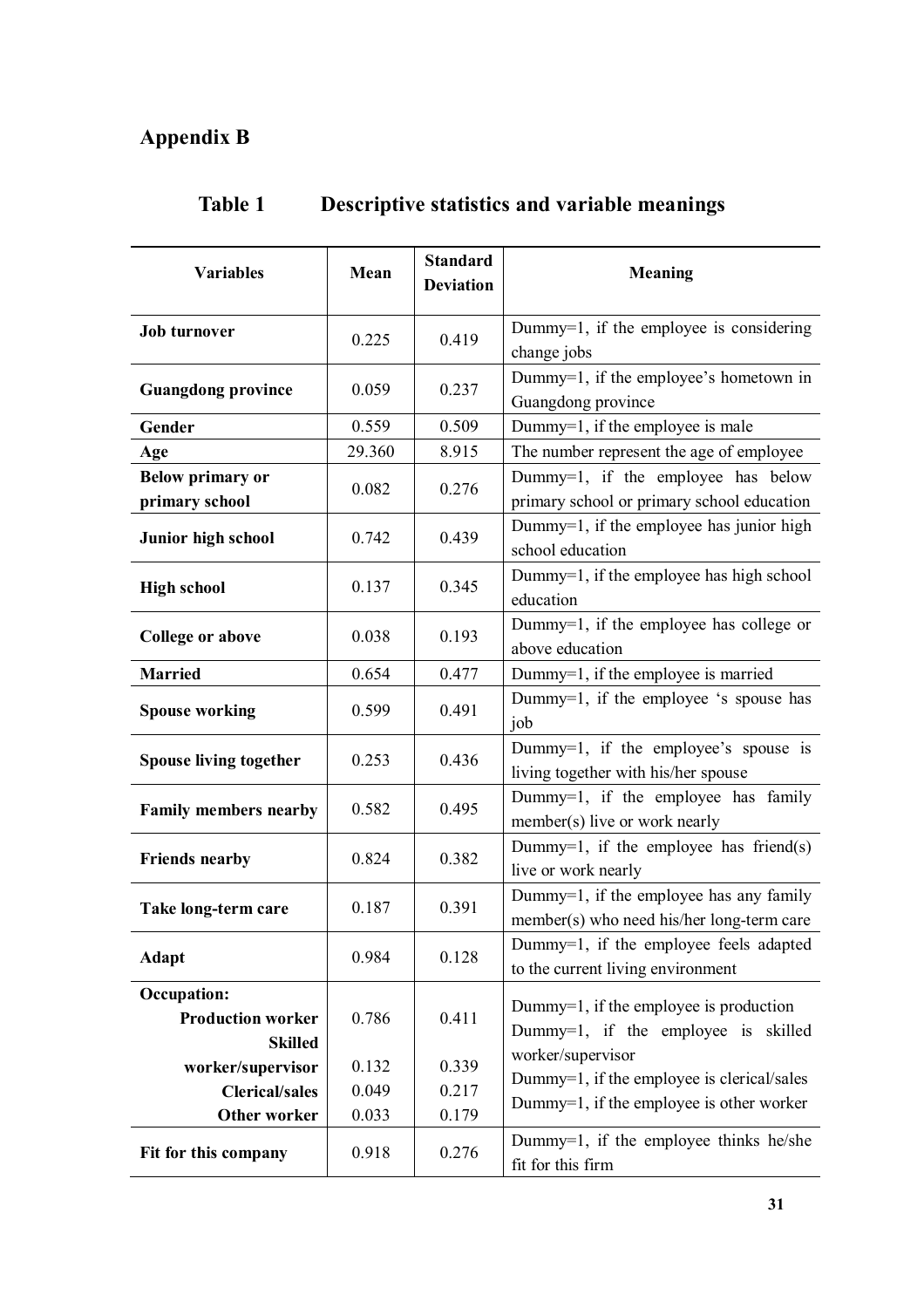| Satisfied with the                                    | 0.901 | 0.299 | Dummy=1, if the employee satisfied with                                                           |
|-------------------------------------------------------|-------|-------|---------------------------------------------------------------------------------------------------|
| management                                            |       |       | the management in this company                                                                    |
| <b>Develop strengths</b>                              | 0.901 | 0.299 | Dummy=1, if the employee thinks he/she<br>can develop strength in this company                    |
| Low cost if leaving job                               | 0.324 | 0.469 | Dummy=1, if the employee think he/she<br>will not suffer a low cost if he/she left<br>current job |
| <b>Training good for your</b><br>work                 | 0.978 | 0.147 | Dummy=1, if the employee think the<br>training is good for his/her job                            |
| <b>Job satisfaction:</b>                              |       |       |                                                                                                   |
| with income                                           | 3.852 | 0.844 |                                                                                                   |
| with work itself                                      | 4.154 | 0.647 |                                                                                                   |
| with working                                          | 4.302 | 0.699 |                                                                                                   |
| environment                                           |       |       |                                                                                                   |
| with relationship with                                | 4.302 | 0.822 | Five Likert Scale Categorical variables:                                                          |
| supervisors                                           |       |       | value=1: very dissatisfied<br>value=2: dissatisfied                                               |
| with relationship with                                | 4.412 | 0.729 | value=3: neither satisfied nor dissatisfied                                                       |
| co-work                                               |       |       | value=4: satisfied                                                                                |
| with promotion chance                                 | 4.044 | 0.820 | value=5: very satisfied                                                                           |
| with the scope for using                              | 4.560 | 0.783 |                                                                                                   |
| your own initiative                                   |       |       |                                                                                                   |
| with fringe benefit                                   | 3.978 | 0.892 |                                                                                                   |
| with reward system                                    | 4.181 | 0.851 |                                                                                                   |
| with overall                                          | 4.137 | 0.764 |                                                                                                   |
| Hard to change job                                    | 0.819 | 0.386 | Dummy=1, if the employee thinks it is hard<br>to change job                                       |
| Share the values of my<br>organization                | 4.291 | 0.671 |                                                                                                   |
| Proud of the job                                      | 4.214 | 0.667 |                                                                                                   |
| Proud of the firm                                     | 4.198 | 0.677 |                                                                                                   |
| <b>Managers understand</b>                            |       |       | Five Likert Scale Categorical variables:                                                          |
| about meeting                                         |       |       | value=1: strongly disagree                                                                        |
| responsibilities outside                              | 4.247 | 0.673 | value=2: disagree                                                                                 |
| work                                                  |       |       | value=3: neutral                                                                                  |
| <b>Management</b> fair                                | 4.198 | 0.685 | value=4: agree                                                                                    |
| <b>Management respect</b>                             |       |       | value=5: strongly agree                                                                           |
| worker's opinion                                      | 4.335 | 0.715 |                                                                                                   |
| <b>Management encourage</b><br>worker's participation | 4.176 | 0.745 |                                                                                                   |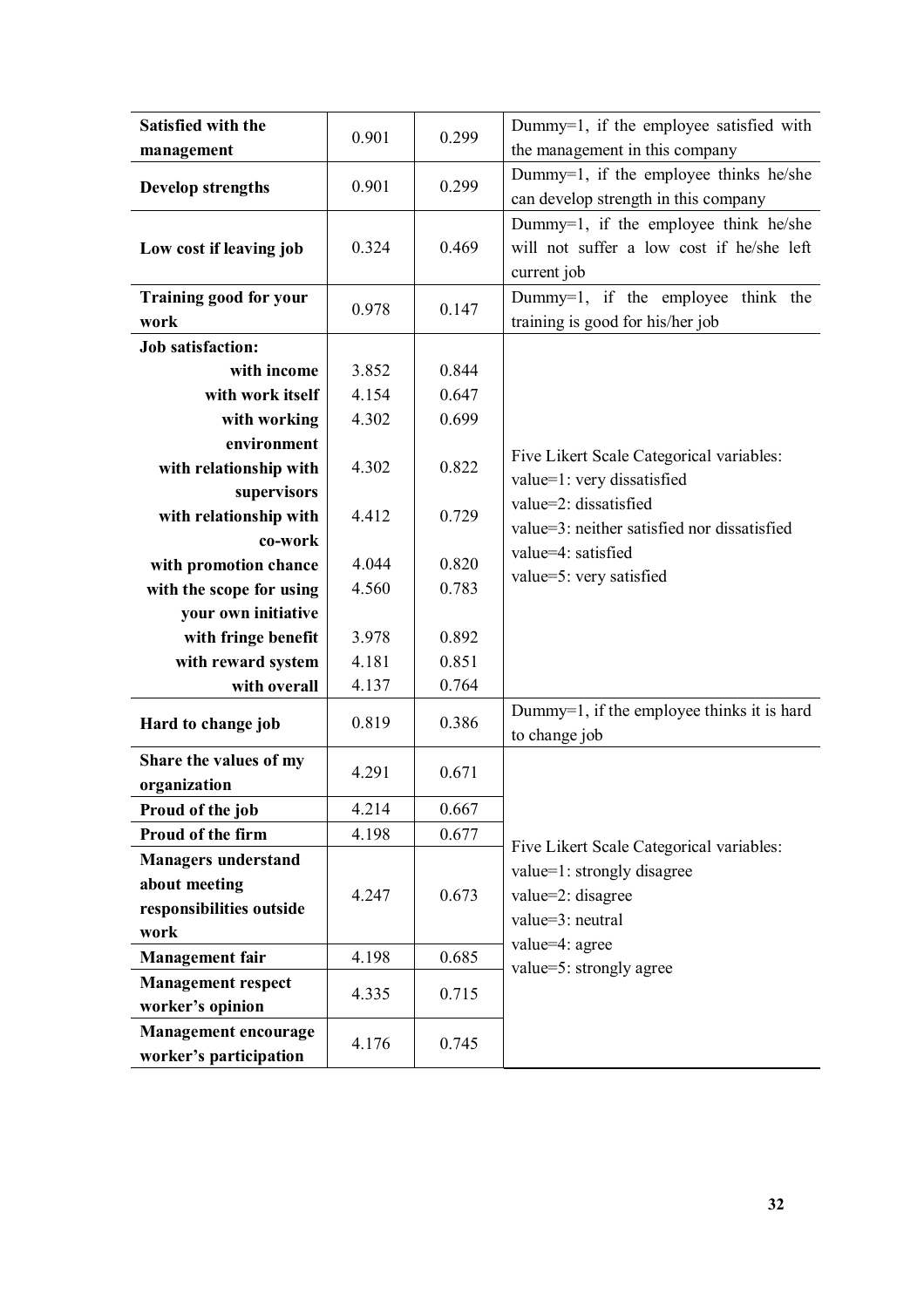# **Appendix C**

| <b>Variables</b>                          | <b>Mean of not</b><br>change job<br>factors | <b>Mean of</b><br>change job<br>factors | Mean<br>differential | <b>T-test</b> |
|-------------------------------------------|---------------------------------------------|-----------------------------------------|----------------------|---------------|
| <b>Guangdong province</b>                 | 0.064                                       | 0.044                                   | 0.019                | $-5.011$      |
| Gender                                    | 0.560                                       | 0.556                                   | 0.005                | 6.487         |
| Age                                       | 28.291                                      | 32.711                                  | $-4.42$              | 44.957        |
| <b>Below primary or</b><br>primary school | 0.092                                       | 0.049                                   | 0.043                | $-3.731$      |
| Junior high school                        | 0.716                                       | 0.829                                   | $-0.113$             | 12.158        |
| <b>High school</b>                        | 0.142                                       | 0.122                                   | 0.02                 | $-2.160$      |
| <b>College or above</b>                   | 0.050                                       | 0.000                                   | 0.05                 | $-5.254$      |
| <b>Married</b>                            | 0.610                                       | 0.805                                   | $-0.195$             | 9.995         |
| <b>Spouse work</b>                        | 0.560                                       | 0.732                                   | $-0.171$             | 8.438         |
| Spouse living together                    | 0.248                                       | 0.268                                   | $-0.02$              | 0.619         |
| <b>Family members nearby</b>              | 0.589                                       | 0.561                                   | 0.028                | 7.350         |
| <b>Friend nearby</b>                      | 0.801                                       | 0.902                                   | $-0.101$             | 15.115        |
| Take long-term care                       | 0.206                                       | 0.122                                   | 0.084                | $-0.868$      |
| <b>Adapt</b>                              | 0.986                                       | 0.976                                   | 0.01                 | 23.143        |
| Work period(mth)                          | 10.844                                      | 10.366                                  | 0.478                | 13.656        |
| <b>Production workers</b>                 | 0.837                                       | 0.610                                   | 0.227                | 11.604        |
| Skill worker/supervisor                   | 0.128                                       | 0.146                                   | $-0.019$             | $-2.364$      |
| <b>Clerical/sales</b>                     | 0.028                                       | 0.122                                   | $-0.094$             | $-5.443$      |
| <b>Other workers</b>                      | 0.007                                       | 0.122                                   | $-0.115$             | $-6.344$      |
| Weekly working hour                       | 40.000                                      | 40.634                                  | $-0.634$             | 390.759       |
| <b>Over-time</b><br>hour(monthly)         | 88.000                                      | 87.257                                  | 0.743                | 110.834       |
| Decide work hour by<br>own                | 0.950                                       | 0.925                                   | 0.025                | 19.295        |
| <b>Teamwork</b>                           | 0.972                                       | 0.561                                   | 0.411                | 13.507        |
| <b>Free combination</b>                   | 0.028                                       | 0.100                                   | $-0.072$             | $-5.409$      |
| <b>Townsmen in group</b>                  | 0.936                                       | 0.659                                   | 0.278                | 14.116        |
| <b>Cordial working with</b><br>groupmates | 0.979                                       | 0.683                                   | 0.296                | 15.444        |
| Fit for this company                      | 1.000                                       | 0.634                                   | 0.366                | 15.152        |
| Satisfied with the<br>management          | 0.986                                       | 0.610                                   | 0.376                | 14.469        |

# **Table 2 Comparison of Mean for the Two Groups of Worker**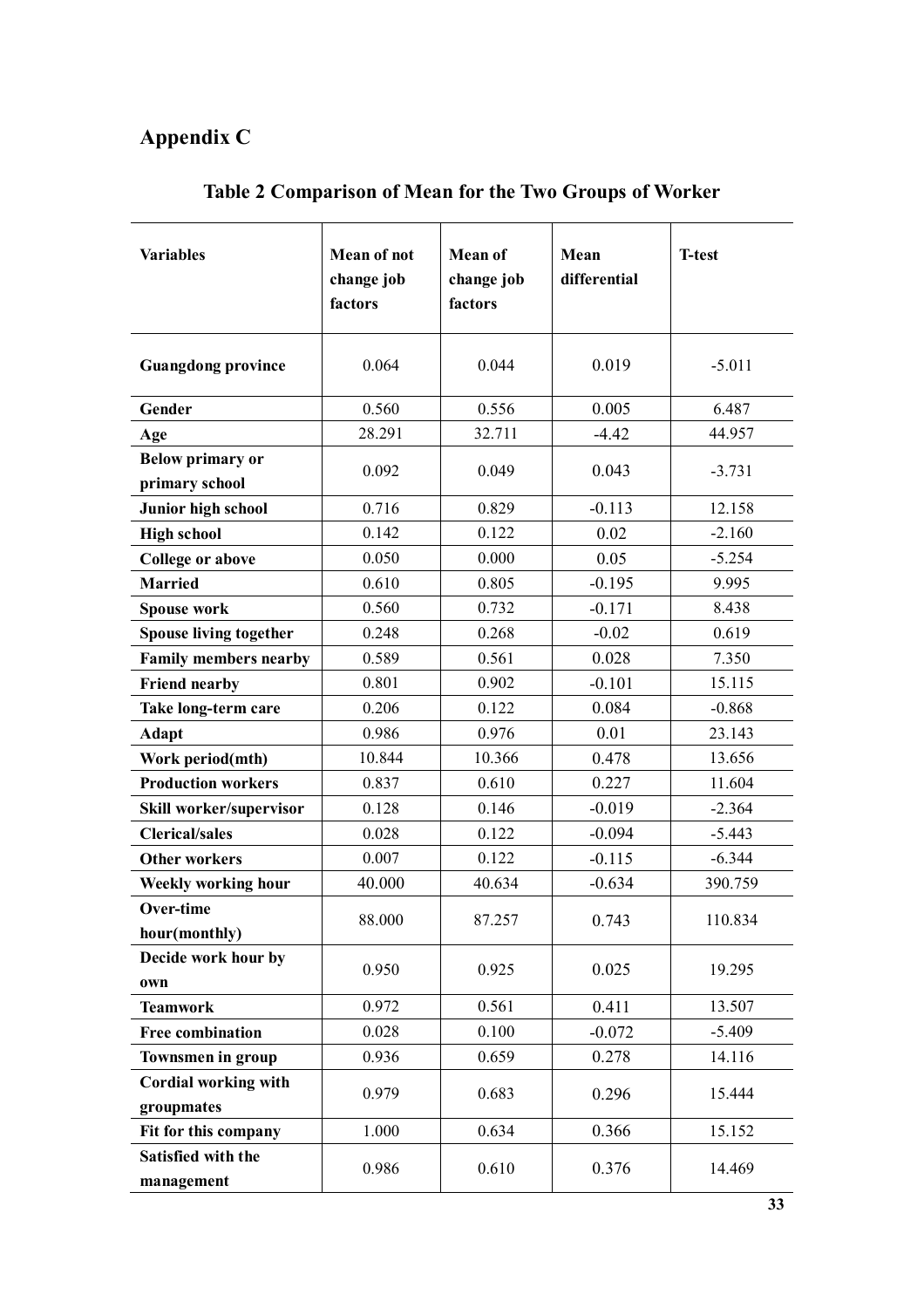| <b>Develop strengths</b>    | 0.986 | 0.610 | 0.376    | 14.469 |
|-----------------------------|-------|-------|----------|--------|
| Low cost if leaving job     | 0.177 | 0.829 | $-0.652$ | 3.265  |
| Provide training when       | 1.000 | 0.878 | 0.122    | 19.916 |
| start working               |       |       |          |        |
| Training time(day)          | 1.993 | 2.500 | 0.237    | 35.056 |
| <b>Regular training</b>     | 1.007 | 0.878 | 0.129    | 19.422 |
| Training good for your      | 1.000 | 0.902 | 0.098    | 20.835 |
| working                     |       |       |          |        |
| Satisfied with the          | 4.596 | 4.463 | 0.132    | 68.344 |
| entertainment               |       |       |          |        |
| <b>Medical insurance</b>    | 1.000 | 0.976 | 0.024    | 23.836 |
| Work injury insurance       | 0.993 | 0.895 | 0.098    | 18.793 |
| <b>Endowment insurance</b>  | 0.312 | 0.450 | $-0.138$ | 2.606  |
| <b>Maternity insurance</b>  | 0.879 | 0.684 | 0.195    | 12.660 |
| <b>Income satisfaction</b>  | 4.007 | 3.317 | 0.69     | 46.015 |
| <b>Satisfaction in work</b> | 4.220 | 3.927 | 0.293    | 36.504 |
| itself                      |       |       |          |        |
| <b>Working strength</b>     | 4.191 | 3.780 | 0.411    | 56.372 |
| satisfaction                |       |       |          |        |
| <b>Working environment</b>  | 4.440 | 3.829 | 0.61     | 58.697 |
| satisfaction                |       |       |          |        |
| Job stability satisfaction  | 4.284 | 3.805 | 0.479    | 61.359 |
| <b>Income stability</b>     | 4.035 | 3.488 | 0.548    | 51.149 |
| satisfaction                |       |       |          |        |
| <b>Satisfaction of</b>      |       |       |          |        |
| relationship with           | 4.482 | 3.683 | 0.799    | 51.691 |
| supervisors                 |       |       |          |        |
| <b>Satisfaction of</b>      |       |       |          |        |
| relationship with           | 4.546 | 3.951 | 0.595    | 59.043 |
| co-workers                  |       |       |          |        |
| <b>Promotion chance</b>     | 4.262 | 3.293 | 0.97     | 47.266 |
| satisfaction                |       |       |          |        |
| satisfaction with the       |       |       |          |        |
| scope for using your        | 4.816 | 3.683 | 1.133    | 53.717 |
| own initiative              |       |       |          |        |
| Work time satisfaction      | 4.468 | 3.878 | 0.59     | 58.283 |
| <b>Fringe benefit</b>       | 4.170 | 3.317 | 0.853    | 44.924 |
| satisfaction                |       |       |          |        |
| <b>Reward system</b>        | 4.440 | 3.293 | 1.147    | 46.774 |
| satisfaction                |       |       |          |        |
| <b>Training chance</b>      | 4.461 | 3.439 | 1.022    | 51.279 |
| satisfaction                |       |       |          |        |
| <b>Overall satisfaction</b> | 4.333 | 3.463 | 0.87     | 51.164 |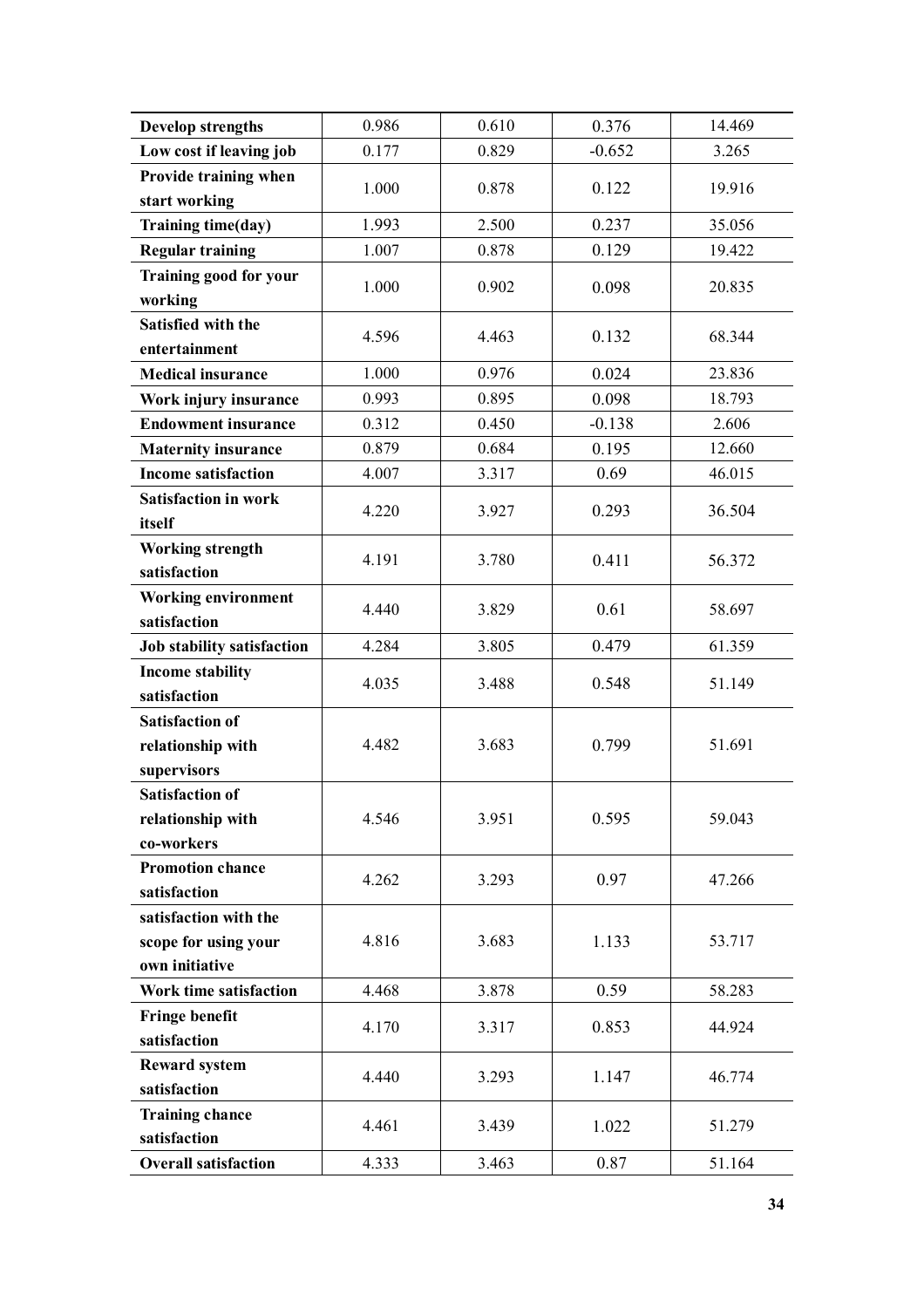| Hard to change job             | 0.986 | 0.244 | 0.742 | 9.636  |
|--------------------------------|-------|-------|-------|--------|
| values of my<br><b>Share</b>   | 4.411 | 3.878 | 0.533 | 60.823 |
| organization                   |       |       |       |        |
| Proud of the job               | 4.376 | 3.659 | 0.717 | 57.603 |
| Proud of the firm              | 4.383 | 3.561 | 0.822 | 55.816 |
| <b>Managers relied upon to</b> |       |       |       |        |
| keep promises                  | 4.440 | 3.707 | 0.732 | 59.119 |
| <b>Managers are sincere</b>    |       |       |       |        |
| to understand                  | 4.426 | 3.707 | 0.718 | 58.925 |
| employees' views               |       |       |       |        |
| <b>Managers understand</b>     |       |       |       |        |
| about meeting                  | 4.404 | 3.707 | 0.697 | 58.091 |
| responsibilities outside       |       |       |       |        |
| work                           |       |       |       |        |
| Management                     |       |       |       |        |
| encourage further              | 4.362 | 3.634 | 0.728 | 56.498 |
| education                      |       |       |       |        |
| <b>Management</b> fair         | 4.482 | 3.634 | 0.848 | 56.399 |
| <b>Management respect</b>      | 4.553 | 3.585 | 0.968 | 54.724 |
| worker's opinion               |       |       |       |        |
| <b>Management</b>              |       |       |       |        |
| encourage worker's             | 4.404 | 3.39  | 1.014 | 51.144 |
| participation                  |       |       |       |        |
| <b>Sample Size</b>             | 141   | 41    |       |        |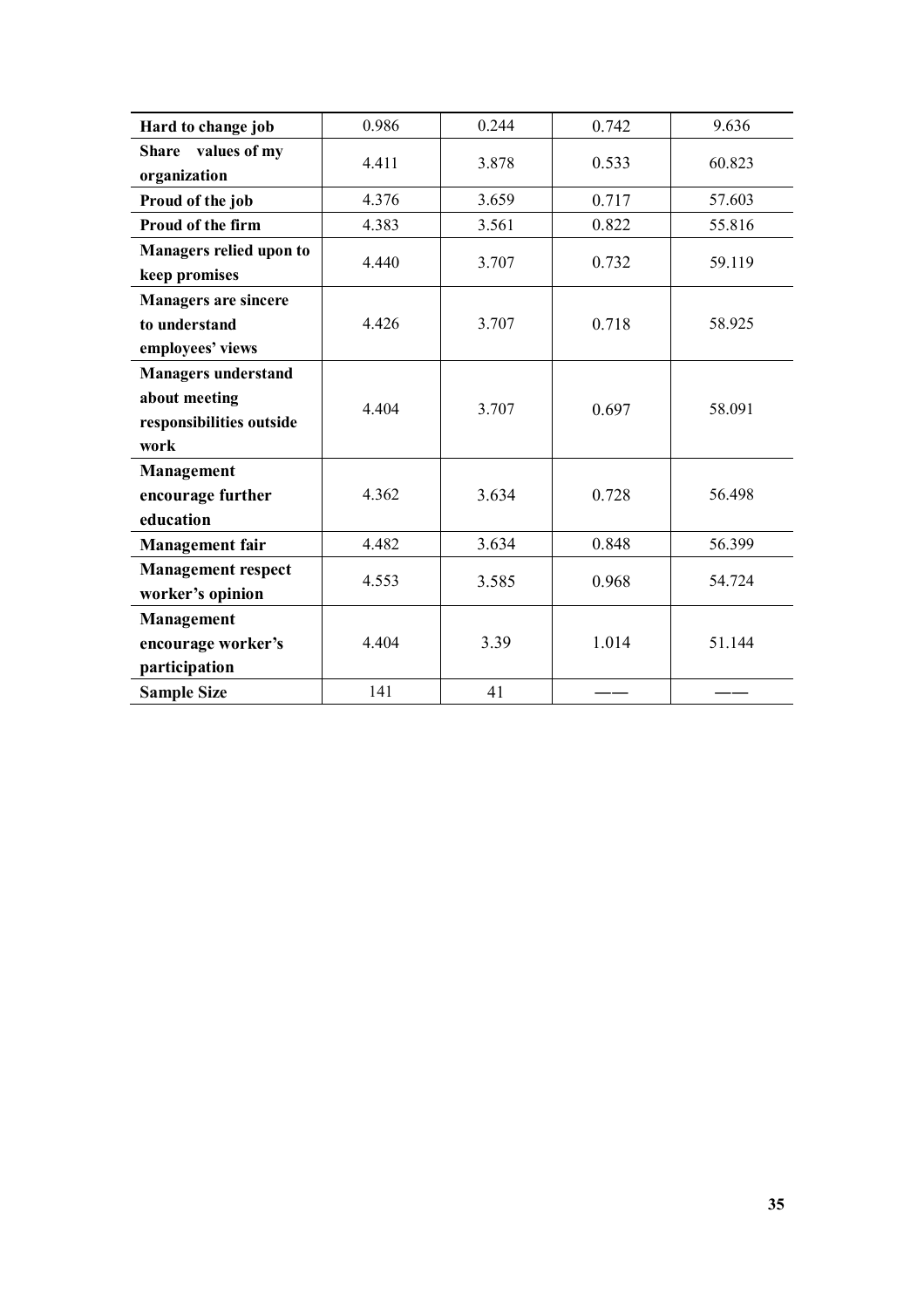# **Appendix D**

# **Table 3 Determinants of Voluntary Job Turnover, Logistic Regression Results**

|                           | Model 1      |        | Model 2       |       | Model 3               |               |                          |       | Model 4         |        | Model 5         |        | Model 6       |        |  |
|---------------------------|--------------|--------|---------------|-------|-----------------------|---------------|--------------------------|-------|-----------------|--------|-----------------|--------|---------------|--------|--|
|                           | (basic       |        | (M1+adaption) |       | (M1+Job satisfaction) |               |                          |       | (M1+Loyalty)    |        | (M1+Manageme    |        | $(M1+Cost of$ |        |  |
|                           | information) |        |               |       | Overall               |               | <b>Satisfaction with</b> |       |                 |        | nt Performance) |        | turnover)     |        |  |
|                           |              |        |               |       | satisfaction          |               | diff. variables          |       |                 |        |                 |        |               |        |  |
| Independence              | $\, {\bf B}$ | Exp(B) | B             | Exp(  | В                     | Exp(B)        | B                        | Exp   | $\, {\bf B}$    | Exp(B) | B               | Exp(B) | $\, {\bf B}$  | Exp(B) |  |
| variables                 |              |        |               | B)    |                       | $\mathcal{E}$ |                          | (B)   |                 |        |                 |        |               |        |  |
| <b>Guangdong province</b> | $-0.342$     | .710   |               |       |                       |               |                          |       |                 |        |                 |        |               |        |  |
| Gender                    | $-0.055$     | .946   | $-.130$       | 0.878 | .156                  | 1.169         | $-.212$                  | .809  | .111            | 1.117  | $-.092$         | .912   | $-112$        | .894   |  |
| Age                       | $.020\,$     | 1.021  | .005          | 1.005 | $-.004$               | .996          | $-.040$                  | .961  | .053            | 1.054  | $-.052$         | .949   | .006          | 1.006  |  |
| <b>Below primary or</b>   | 16.715       | 181674 |               |       |                       |               |                          |       |                 |        |                 |        |               |        |  |
| primary school            |              | 56.86  |               |       |                       |               |                          |       |                 |        |                 |        |               |        |  |
| Junior high school        | 17.498       | 397304 |               |       |                       |               |                          |       |                 |        |                 |        |               |        |  |
|                           |              | 82.68  |               |       |                       |               |                          |       |                 |        |                 |        |               |        |  |
| <b>High school</b>        | 17.053       | 254623 |               |       |                       |               |                          |       |                 |        |                 |        |               |        |  |
|                           |              | 91.18  |               |       |                       |               |                          |       |                 |        |                 |        |               |        |  |
| College or above          | $-16.732$    | .000   |               |       |                       |               |                          |       |                 |        |                 |        |               |        |  |
| <b>Married</b>            | .079         | 1.083  | .807          | 2.240 | 1.239                 | 3.452         | 1.216                    | 1.013 | .406            | 1.500  | 1.935           | 6.927  | $-.209$       | .811   |  |
|                           |              |        |               |       |                       |               |                          |       |                 |        | $\ast\ast$      |        |               |        |  |
| <b>Spouse work</b>        | .414         | 1.513  |               |       |                       |               |                          |       |                 |        |                 |        |               |        |  |
| Take long-term care       | $-.529$      | 0.589  |               |       |                       |               |                          |       |                 |        |                 |        |               |        |  |
| Occupation:               |              |        |               |       |                       |               |                          |       |                 |        |                 |        |               |        |  |
| Production worker         | $-2.677$     | 0.069  | $-2.798$      | .061  | $-4.544$              | .011          | $-3.499$                 | .030  | $-3.396$        | .034   | $-4.102$        | .017   | $-3.916$      | .020   |  |
|                           | $\star\star$ |        | $\star\star$  |       | $\star$               |               |                          |       | $\star$ $\star$ |        | $\star\star$    |        |               |        |  |
| Skill worker/supervisor   | $-2.578$     | 0.076  | $-2.698$      | .067  | $-4.346$              | .013          | $-4.117$                 | .016  | $-3.723$        | .024   | $-4.618$        | .010   | $-2.311$      | .099   |  |
|                           | $\star\star$ |        | $\star\star$  |       | $\star$               |               | $* * *$                  |       | $\star$ $\star$ |        | $\star$ $\star$ |        |               |        |  |
| Clerical/sales            | $-1.432$     | 0.239  | $-1.368$      | .255  | $-2.192$              | .021          | $-5.746$                 | .003  | $-3.564$        | .028   | $-4.440$        | .012   | $-1.845$      | .158   |  |
|                           |              |        |               |       | $\star\star$          |               | $\star$ $\star$          |       | $\star$ $\star$ |        | $\star$ $\star$ |        |               |        |  |
| Other worker              |              |        |               |       |                       |               |                          |       |                 |        |                 |        |               |        |  |
|                           |              |        |               |       |                       |               |                          |       |                 |        |                 |        |               |        |  |
| <b>Family members</b>     |              |        | $-.547$       | .579  |                       |               |                          |       |                 |        |                 |        |               |        |  |
| nearby                    |              |        |               |       |                       |               |                          |       |                 |        |                 |        |               |        |  |
| <b>Friends nearby</b>     |              |        | 1.085         | 2.959 |                       |               |                          |       |                 |        |                 |        |               |        |  |
|                           |              |        | $* * *$       |       |                       |               |                          |       |                 |        |                 |        |               |        |  |
| Adapt                     |              |        | $-1.307$      | .271  |                       |               |                          |       |                 |        |                 |        |               |        |  |
| Overall job               |              |        |               |       | $-2.192$              | .112          |                          |       |                 |        |                 |        |               |        |  |
| satisfaction              |              |        |               |       | $\star$               |               |                          |       |                 |        |                 |        |               |        |  |

### **Dependence Variable**: The employee will consider change job.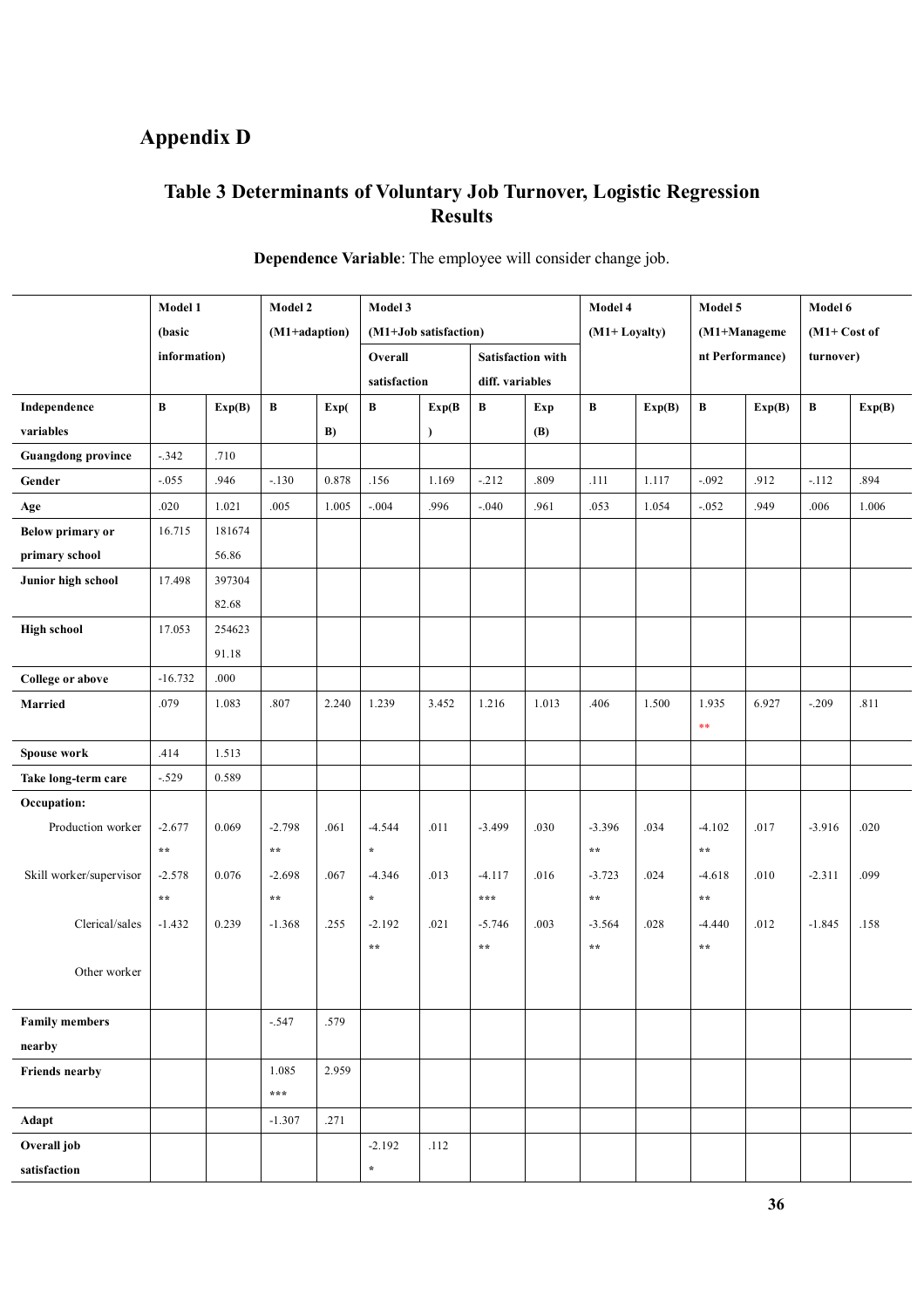| Job satisfaction:         |  |  |  |              |       |                 |      |                 |      |          |          |
|---------------------------|--|--|--|--------------|-------|-----------------|------|-----------------|------|----------|----------|
| With income               |  |  |  | $-.504$      | .604  |                 |      |                 |      |          |          |
| With work itself          |  |  |  | 1.412        | 4.103 |                 |      |                 |      |          |          |
|                           |  |  |  |              |       |                 |      |                 |      |          |          |
| With relationship with    |  |  |  | $-.848$      | .428  |                 |      |                 |      |          |          |
| supervisors               |  |  |  | $\star\star$ |       |                 |      |                 |      |          |          |
| With relationship with    |  |  |  | 1.050        | 2.859 |                 |      |                 |      |          |          |
| co-work                   |  |  |  |              |       |                 |      |                 |      |          |          |
| With promotion chance     |  |  |  | $-.612$      | .542  |                 |      |                 |      |          |          |
| With the scope for using  |  |  |  | $-2.089$     | .124  |                 |      |                 |      |          |          |
| your own initiative       |  |  |  | $\star$      |       |                 |      |                 |      |          |          |
| With fringe benefit       |  |  |  | .391         | 1.479 |                 |      |                 |      |          |          |
| With reward system        |  |  |  | .426         | 1.531 |                 |      |                 |      |          |          |
| With training chance      |  |  |  | $-3.105$     | .045  |                 |      |                 |      |          |          |
|                           |  |  |  | $\star$      |       |                 |      |                 |      |          |          |
| Share the values of my    |  |  |  |              |       | $-.163$         | .849 |                 |      |          |          |
| organization              |  |  |  |              |       |                 |      |                 |      |          |          |
| Proud of the job          |  |  |  |              |       | $-1.456$        | .233 |                 |      |          |          |
|                           |  |  |  |              |       | $\star$ $\star$ |      |                 |      |          |          |
| Proud of the firm         |  |  |  |              |       | $-1.620$        | .198 |                 |      |          |          |
|                           |  |  |  |              |       | $\star$         |      |                 |      |          |          |
| <b>Teamwork</b>           |  |  |  |              |       |                 |      | $-2.512$        | .081 |          |          |
|                           |  |  |  |              |       |                 |      | $\star$         |      |          |          |
| Management fair           |  |  |  |              |       |                 |      | $-1.170$        | .310 |          |          |
|                           |  |  |  |              |       |                 |      | $***$           |      |          |          |
| <b>Management respect</b> |  |  |  |              |       |                 |      | $-1.174$        | .309 |          |          |
| worker's opinion          |  |  |  |              |       |                 |      | ***             |      |          |          |
| Management                |  |  |  |              |       |                 |      | $-1.531$        | .216 |          |          |
| encourage worker's        |  |  |  |              |       |                 |      | $\star$ $\star$ |      |          |          |
| participation             |  |  |  |              |       |                 |      |                 |      |          |          |
| Low cost if leaving job   |  |  |  |              |       |                 |      |                 |      | 1.957    | 7.077    |
|                           |  |  |  |              |       |                 |      |                 |      | $\star$  |          |
| Hard to change job        |  |  |  |              |       |                 |      |                 |      | $-4.852$ | $.008\,$ |
|                           |  |  |  |              |       |                 |      |                 |      | $\star$  |          |

\* — sig. at 1% ( $p < 0.01$ )

\*\* — sig. at 5% (  $0.01 < p < 0.05$ )

\*\*\* — sig. at  $10\%$  (  $0.05 < p < 0.1$ )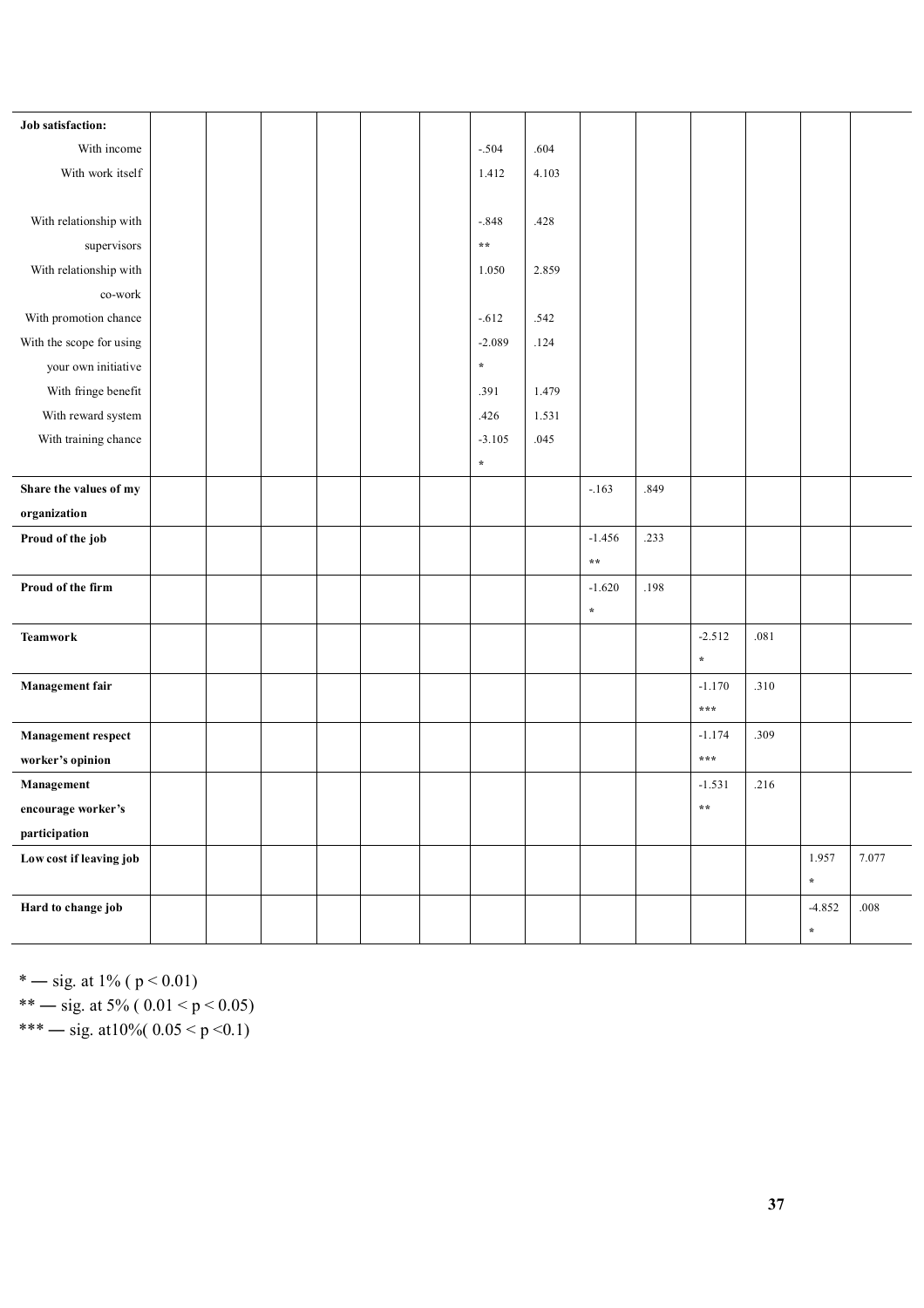# **Appendix E**

### **Table 4. Significant Determinants of Voluntary Job Turnover, Logistic Regression Results**

|                              | With overall satisfaction |        | <b>Without overall satisfaction</b> |        |  |  |  |
|------------------------------|---------------------------|--------|-------------------------------------|--------|--|--|--|
| <b>Independent variables</b> | B<br>Exp(B)               |        | $\mathbf B$                         | Exp(B) |  |  |  |
| <b>Occupation:</b>           |                           |        |                                     |        |  |  |  |
| <b>Production worker</b>     | $-7.064***$               | .001   | $-7.836$                            | .000   |  |  |  |
| Skill worker/supervisor      | $-5.936$                  | .003   | $-6.050$                            | .002   |  |  |  |
| <b>Clerical/sales</b>        | $-8.329**$                | .000   | $-10.564***$                        | .000   |  |  |  |
| Other worker                 |                           |        |                                     |        |  |  |  |
| <b>Friends nearby</b>        | $-1.590$                  | .204   | $-1.204$                            | .300   |  |  |  |
| <b>Overall satisfaction</b>  | $-1.424**$                | .241   |                                     |        |  |  |  |
| <b>Job satisfaction:</b>     |                           |        |                                     |        |  |  |  |
| with relationship with       |                           |        | $-.423$                             | .649   |  |  |  |
| supervisors                  |                           |        |                                     |        |  |  |  |
| with the scope for using     |                           |        | $-1.928**$                          | .145   |  |  |  |
| your own initiative          |                           |        |                                     |        |  |  |  |
| With training chance         |                           |        | $-.847$                             | .429   |  |  |  |
| Proud of the job             | $-1.267$                  | .282   | $-1.645$                            | .193   |  |  |  |
| Proud of the firm            | 1.645                     | 5.179  | 1.224                               | 3.401  |  |  |  |
| <b>Teamwork</b>              | .363                      | 1.438  | 1.112                               | 3.040  |  |  |  |
| <b>Management</b> fair       | $-0.959$                  | .383   | .214                                | 1.239  |  |  |  |
| <b>Management respect</b>    |                           |        |                                     |        |  |  |  |
| worker's opinion             | $-2.454***$               | .086   | $-2.415***$                         | .089   |  |  |  |
| <b>Management encourage</b>  |                           |        |                                     |        |  |  |  |
| worker's participation       | $-1.232$                  | .292   | $-.585$                             | .557   |  |  |  |
| Low cost if leaving job      | $3.353*$                  | 28.591 | 3.828**                             | 45.958 |  |  |  |
| Hard to change job           | $-3.697*$                 | .25    | $-3.802**$                          | .002   |  |  |  |

**Dependence Variable**: The employee will consider change job.

\* — sig. at  $1\%$  (p < 0.01) \*\* — sig. at  $5\%$  (0.01 < p < 0.05) \*\*\* — sig. at  $10\%$  (0.05 < p < 0.1)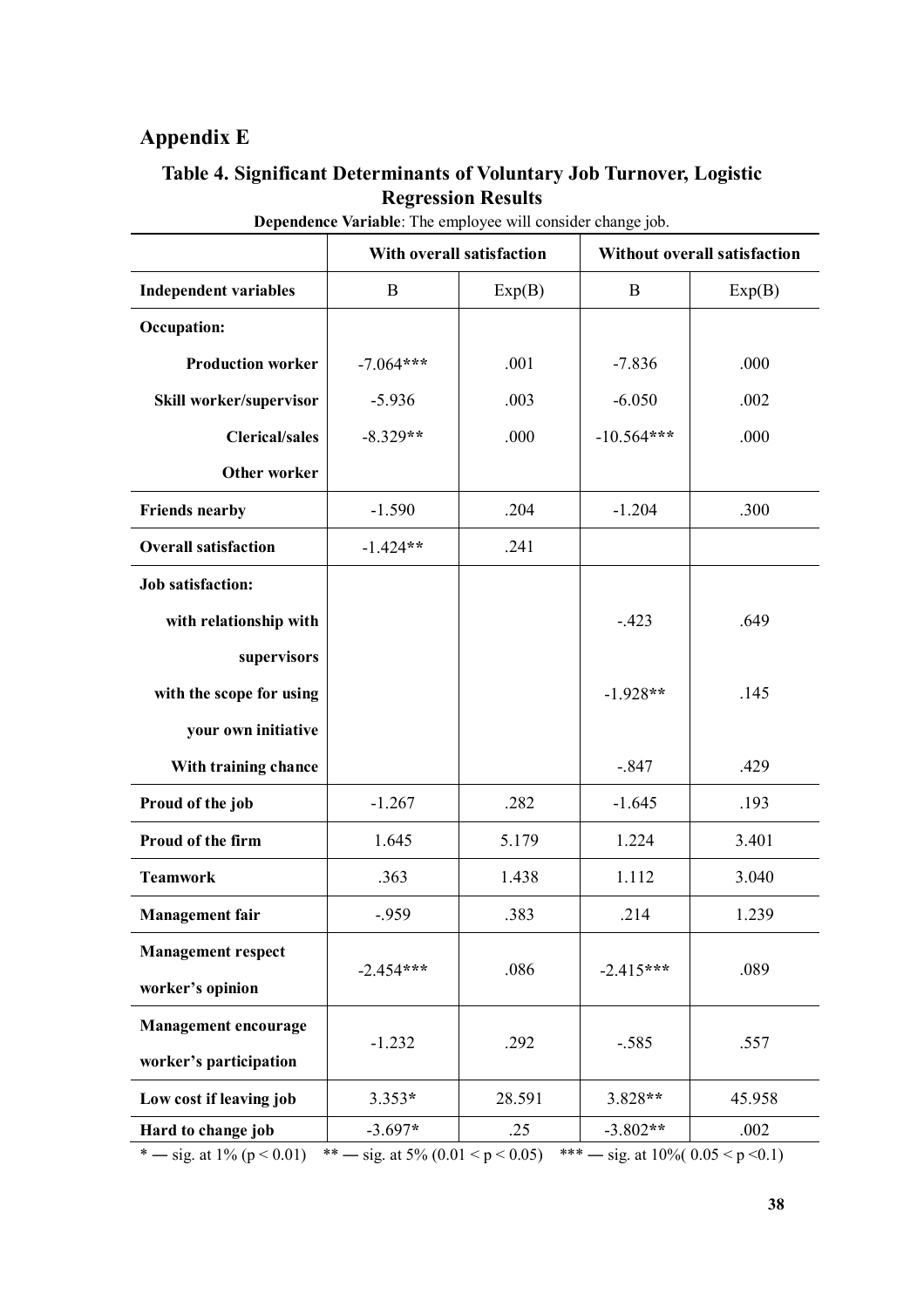# **Reference**

Adrian J, Loan-Clarke John, Morrell, M Kevin and Wilkinson.2008 "Organisational change and employee turnover", Personal Review.

Ahlswede Oliver, Christ Oliver, Disk R.V, Grubba Cornelia, Hohfeld Corinna, Hauptmeier Martin, Moltzen Kai, Stellmacher Jost, Tissington P.A and Wagner Ulrich. 2004. "Should I Stay of Should I Go? Explaining Turnover Intentions with Organizational Identification and Job Satisfaction", British Academy of Management.

Akhtar Syed, Ding D.Z and Ge, G.L. 2008. "Strategic HRM Practices and Their Impact on Compny Performance in Chinese Enterprises", Human Resource Management.

Aquino, K., Griffeth, R. W., Allen, D. G. & Hom, P.W. 1997. Integrating justice constructs into the turnover process: A test of a referent cognitions model. Academy of Management Journal, 40, 1208-1227.

Blau, G. 1993. Further exploring the relationship between job search and voluntary individual turnover. Personnel Psychology, 46, 313-330.

Bretz, R. D., Boudreau, J. W. and Judge, T. A. 1994. Job search behavior of employed managers. Personnel Psychology, 47, 275-301.

Campion M.A and Maertz C.P. 2004. "Profiles in Quitting: Integrating Process and Content Turnover Theory", Academy of Management Journal.

Carsten, J. M., & Spector, P.E. 1987. Unemployment, job satisfaction and employee turnover: A meta-analytic test of the Muchinsky model. Journal of Applied Psychology, 72, 374-381.

Chan, D. 1996. Cognitive misfit of problem-solving style at work: A facet of personorganization fit. Organizational Behavior and Human Decision Processes, 68, 194-207.

Cohen, A. 1995. An examination of the relationships between work commitment and nonwork domains. Human Relations, 48, 239-263.

Francesco A.M, Peng K.Z and Yan Ming. 2011. "The Differential Effects of Job Design on Knowledge Workers and Manual Workers: A Quasi-Experiment Field Study in China", Human Resource Management.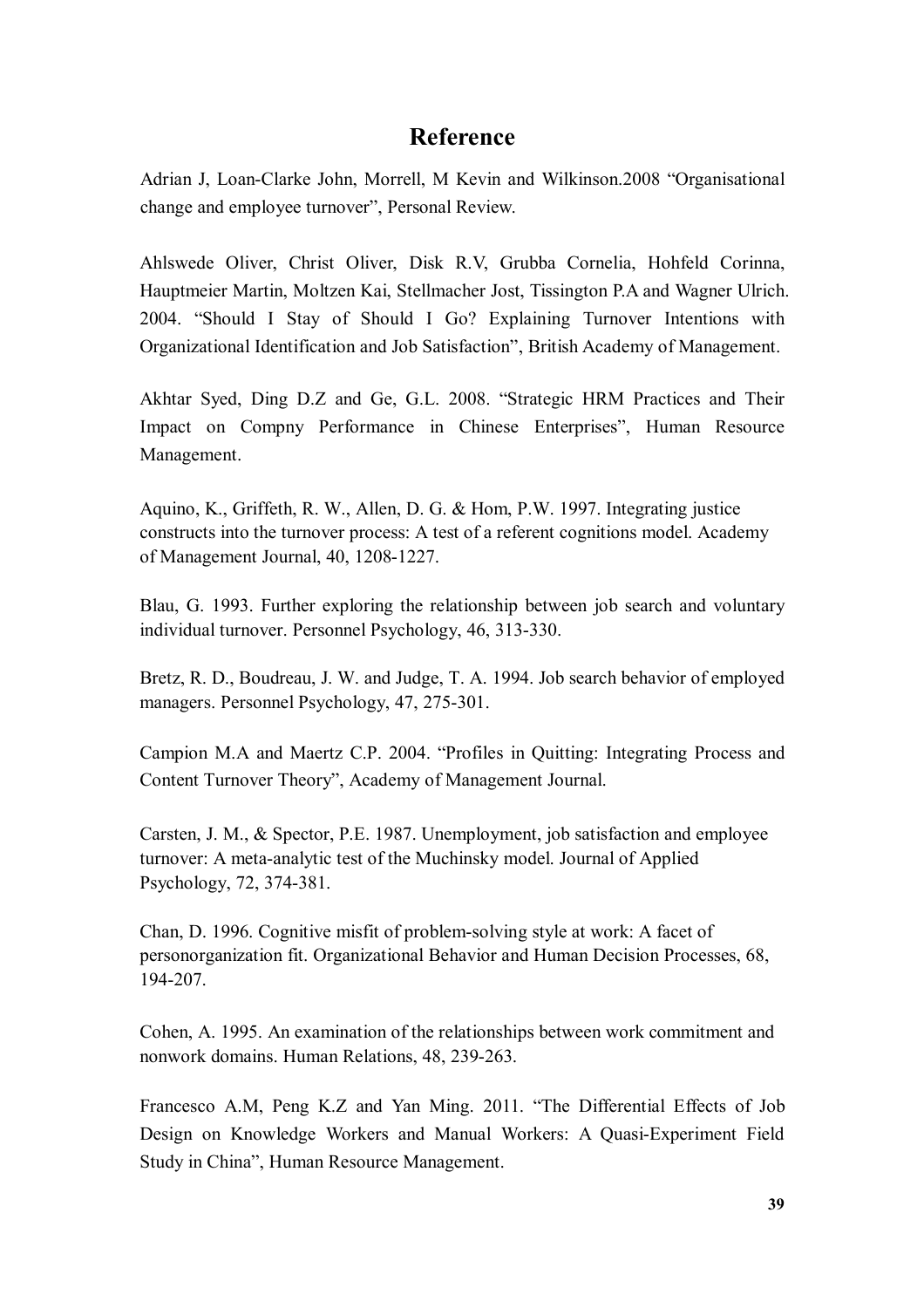Gerhart Barry, Lee T.H, Trecor Charlie O and Weller Ingo. 2008. "Understanding Voluntary Turnover: Path-Specific Job Satisfaction Effects and The Importance Of Unsolicited Job Offers", Academy of Management Journal.

Griffeth, R.W., Hom, P.W., & Gaertner, S. 2000. A meta-analysis of antecedents and correlates of employee turnover: Update, moderator tests, and research implications for the millennium. Journal of Management, 26, 463-488.

Griffeth R.W and Maertz C.P. 2004. "Eight Motivational Forces and Voluntary Turnover: A Theoretical Synthesis with Implications for Research", Journal of management.

Heywood John S, Siebert W. Stanley and Wei Xiangdong, "Job Satisfaction and the Labor Market Institutions in Urban China",

Hom, P. W., & Griffeth, R. W. 1995. Employee turnover. Cincinnati, OH: South-Western College Publishing.

Irving, P. G., Coleman, D. F., & Cooper, C. L. 1997. Further assessment of a three-component model of occupational commitment: Generalizability and differences across occupations. Journal of Applied Psychology, 82, 444-452.

Jaros, S. J. 1997. An assessment of Meyer and Allen's (1991) three component model of organizational commitment and turnover intentions. Journal of Vocational Behavior, 51, 319-337.

Lee, T. W., & Mitchell, T. R. 1994. An alternative approach: The unfolding model of voluntary employee turnover. Academy of Management Review, 19, 51-89.

Maertz, C. P., & Campion, M. A. 1998. 25 years of voluntary turnover research: A review and critique. International Review of Industrial and Organizational Psychology, 13, 49-81.

March, J. G., & Simon, H. A. 1958. Organizations. New York: John Wiley.

Mobley, W. H. 1977. Intermediate linkages in the relationship between job satisfaction and employee turnover. Journal of Applied Psychology, 62, 237-240.

Neely Andy, Wang Zhijun, Yaghi Bassil and Youell Nigel. "Enterprise Performance Management: The Chinese State of the Art", Peking University.